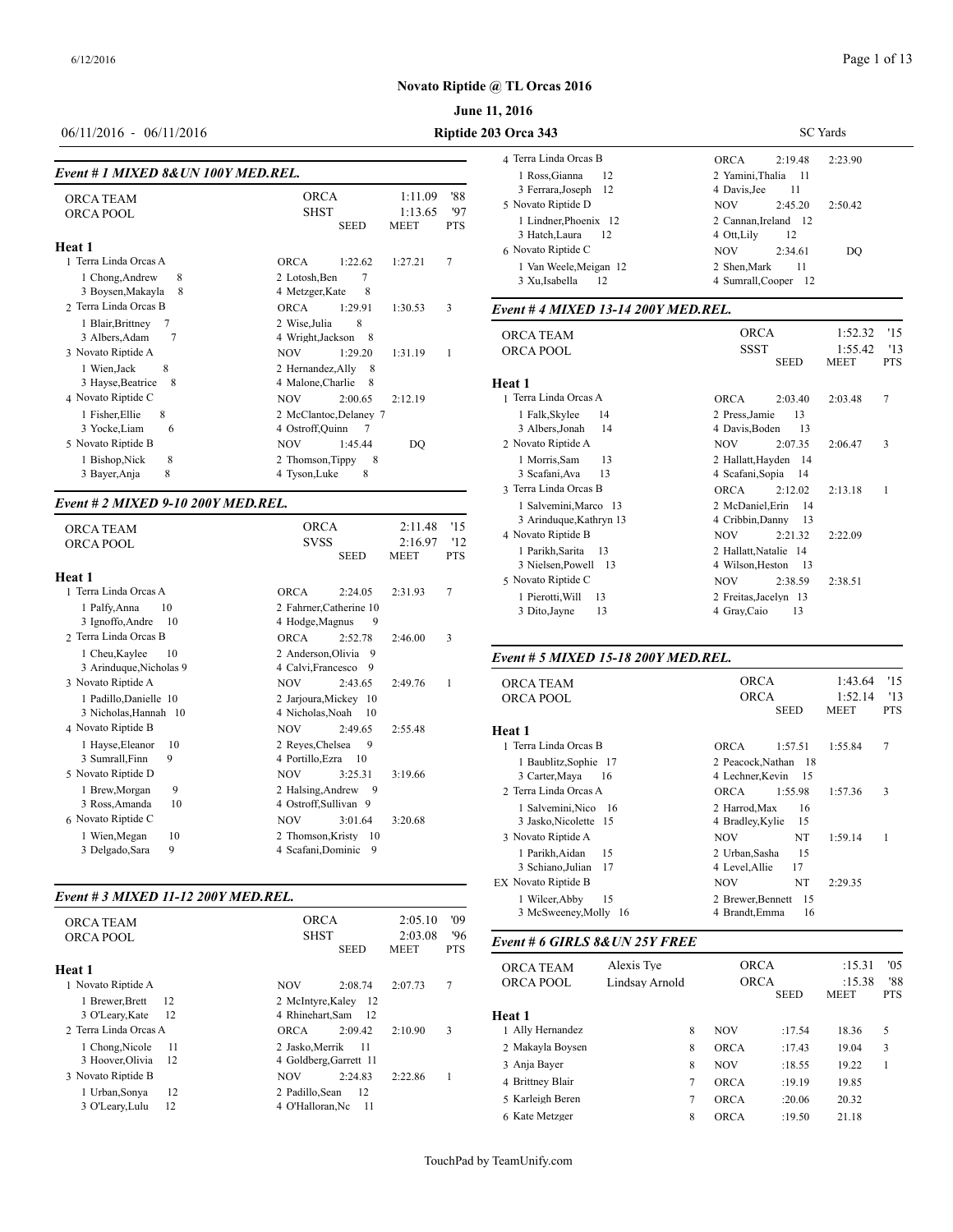|                              |                |                |             |             |             |            | June 11, 2016                 |                  |             |             |                 |              |
|------------------------------|----------------|----------------|-------------|-------------|-------------|------------|-------------------------------|------------------|-------------|-------------|-----------------|--------------|
| $06/11/2016 - 06/11/2016$    |                |                |             |             |             |            | Riptide 203 Orca 343          |                  |             |             | <b>SC</b> Yards |              |
| 7 Delaney McClantoc          |                | $\overline{7}$ | <b>NOV</b>  | :23.00      | 22.15       |            | 2 Adam Albers                 | 7                | <b>ORCA</b> | :18.47      | 18.35           | 3            |
| 8 Ashley Morris              |                | 8              | <b>NOV</b>  | :21.80      | 23.21       |            | 3 Jackson Wright              | 8                | <b>ORCA</b> | :17.47      | 18.93           |              |
| Heat 2                       |                |                |             |             |             |            | 4 Ben Lotosh                  | 7                | <b>ORCA</b> | :18.33      | 19.74           |              |
| 1 Isabelle Rossetti          |                | 7              | <b>ORCA</b> | :22.61      | 21.03       |            | 5 Charlie Malone              | 8                | <b>NOV</b>  | :20.35      | 21.33           | $\mathbf{1}$ |
| 2 Tia Asleim                 |                | 8              | <b>ORCA</b> | :23.12      | 22.65       |            | 6 Quinn Ostroff               | $\overline{7}$   | <b>NOV</b>  | :23.00      | 23.70           |              |
| 3 Talbot McAndrews           |                | 8              | <b>NOV</b>  | :23.83      | 22.81       |            | 7 Wyatt Britton               | 8                | <b>NOV</b>  | :23.77      | 23.99           |              |
| 4 K K O'Connell              |                | 6              | <b>NOV</b>  | :23.46      | 23.22       |            | 8 Luke Tyson                  | 8                | <b>NOV</b>  | :21.86      | <b>NS</b>       |              |
| 5 Leah St.Clair              |                | 7              | <b>ORCA</b> | :24.08      | 23.44       |            | Heat 2                        |                  |             |             |                 |              |
| 6 Becca Mark                 |                | $\overline{7}$ | <b>NOV</b>  | :24.20      | 24.35       |            | 1 Brodie Ross                 | 7                | <b>ORCA</b> | :20.93      | 19.56           |              |
| 7 Tippy Thomson              |                | 8              | <b>NOV</b>  | :24.29      | 29.81       |            | 2 Miles Marvel                | 8                | ORCA        | :22.31      | 22.02           |              |
| 8 Julia Wise                 |                | 8              | <b>ORCA</b> | :20.40      | NS          |            | 3 Sebastian Pezzullo          | 8                | <b>ORCA</b> | :22.70      | 22.80           |              |
|                              |                |                |             |             |             |            | 4 Jackson Burt                | 8                | <b>NOV</b>  | :24.04      | 24.74           |              |
| Heat 3<br>1 Riya Tracy       |                | 8              | <b>ORCA</b> | :24.10      | 22.52       |            | 5 Nick Bishop                 | 8                | <b>NOV</b>  | :24.35      | 25.37           |              |
| 2 Maya Pratt                 |                | 8              | <b>ORCA</b> | :25.54      | 24.05       |            | 6 Ethan Murphy                | 7                | <b>NOV</b>  | :24.31      | 27.60           |              |
| 3 Lauren Pratt               |                |                |             |             |             |            | 7 Jack Wien                   | 8                |             |             |                 |              |
| 4 Elena Basso                |                | 6              | <b>ORCA</b> | :24.79      | 24.95       |            | 8 Alek Wehn                   |                  | <b>NOV</b>  | :24.91      | 30.01           |              |
| 5 Rio Lindner                |                | 7              | <b>NOV</b>  | :24.74      | 25.05       |            |                               | 8                | ORCA        | : 23.14     | <b>NS</b>       |              |
| 6 Emma Evans                 |                | 7              | <b>NOV</b>  | :25.11      | 25.65       |            | Heat 3                        |                  |             |             |                 |              |
|                              |                | 7              | <b>NOV</b>  | :26.74      | 27.41       |            | 1 Dominic Serchia             | 8                | <b>ORCA</b> | :23.54      | 24.19           |              |
| 7 Ellie Fisher               |                | 8              | <b>NOV</b>  | :25.51      | 27.43       |            | 2 Riley Harbidge              | 8                | <b>ORCA</b> | :23.40      | 24.31           |              |
| EX Sheyla Rodas              |                | 7              | <b>ORCA</b> | NT          | 23.96       |            | 3 Emmett Grossman             | 8                | <b>ORCA</b> | :23.46      | 24.66           |              |
| Heat 4                       |                |                |             |             |             |            | 4 Liam Yocke                  | 6                | <b>NOV</b>  | :25.08      | 26.15           |              |
| 1 Kalena Gregory             |                | 6              | <b>ORCA</b> | :27.84      | 24.40       |            | 5 Ian Probst                  | 7                | <b>ORCA</b> | :25.03      | 26.18           |              |
| 2 Cassidy Steffy             |                | 7              | <b>ORCA</b> | :26.99      | 24.85       |            | 6 Layton Tashjian             | 8                | <b>NOV</b>  | :26.16      | 28.13           |              |
| 3 Gabi Brown                 |                | 6              | <b>NOV</b>  | :27.25      | 28.28       |            | 7 Ryan Sebba                  | 6                | <b>NOV</b>  | :32.62      | 31.99           |              |
| 4 Summer Nelson              |                | 6              | <b>ORCA</b> | :26.98      | 28.92       |            | 8 Cooper Malone               | 6                | <b>NOV</b>  | :31.47      | 34.48           |              |
| 5 Isabella Shiu              |                | 7              | <b>NOV</b>  | :27.36      | 29.63       |            | Heat 4                        |                  |             |             |                 |              |
| 6 Zoie Halsing               |                | 7              | <b>NOV</b>  | :26.83      | 29.92       |            | 1 Jayden Zimmerman            | 7                | <b>ORCA</b> | :27.42      | 27.40           |              |
| 7 Jaylene Deleon             |                | 8              | <b>ORCA</b> | :26.30      | NS          |            | 2 Bo Jordan                   | 6                | <b>ORCA</b> | :32.17      | 30.28           |              |
| 8 Willow Mullen              |                | 7              | <b>NOV</b>  | :27.40      | <b>NS</b>   |            | 3 Kai Probst                  | 5                | <b>ORCA</b> | :31.47      | 31.46           |              |
| Heat 5                       |                |                |             |             |             |            | 4 Liam Harbidge               | 6                | <b>ORCA</b> | :34.35      | 34.12           |              |
| 1 Savannah Ferrell           |                | 6              | <b>ORCA</b> | :31.41      | 26.27       |            | 5 Tyler Wright                | 6                | <b>ORCA</b> | :39.99      | 44.44           |              |
| 2 Rhea Robinson              |                | 7              | <b>NOV</b>  | :29.27      | 27.33       |            | 6 Carlos De Leon              | 6                | <b>ORCA</b> | :45.32      | 44.63           |              |
| 3 Josie Sumrall              |                | 7              | <b>NOV</b>  | :28.32      | 28.26       |            | 7 Andrew Budrejko             | 6                | <b>ORCA</b> | :45.40      | 52.09           |              |
| 4 Abigail Wehn               |                | 6              | <b>ORCA</b> | :29.27      | 29.55       |            | 8 Sam Martin                  | 7                | <b>ORCA</b> | :43.50      | <b>NS</b>       |              |
| 5 Jaime Coelho Jaime Coelho  |                | 6              | <b>NOV</b>  | :29.08      | 29.74       |            | Heat 5                        |                  |             |             |                 |              |
| 6 Layan Asleim               |                | 7              | <b>ORCA</b> | :29.91      | 29.88       |            | 1 Arie Kurtzig                | 8                | <b>ORCA</b> | NT          | 23.17           |              |
| 7 Kate Ryan                  |                | 7              | <b>ORCA</b> | :29.69      | <b>NS</b>   |            | EX Kaden Pace                 | 8                | ORCA        | NT          | 25.87           |              |
| 8 Brooke Mortimer            |                | 7              | <b>NOV</b>  | :28.95      | NS          |            | EX Brendan Benz               | 7                | <b>ORCA</b> | NT          | 28.14           |              |
|                              |                |                |             |             |             |            | 4 Sam King                    | 5                | <b>ORCA</b> | :46.95      | NS              |              |
| Heat 6                       |                |                |             |             |             |            | 5 Daniel Frerich              | 8                | ORCA        | :50.37      | <b>NS</b>       |              |
| 1 Abby Fisher                |                | 6              | <b>NOV</b>  | :31.39      | 33.80       |            |                               |                  |             |             |                 |              |
| 2 Noe Hopkins                |                | 6              | <b>ORCA</b> | NT          | 34.32       |            |                               |                  |             |             |                 |              |
| 3 Heidi Brew                 |                | 6              | <b>NOV</b>  | :31.15      | 35.96       |            | Event # 8 GIRLS 9-10 50Y FREE |                  |             |             |                 |              |
| 4 Emily Whitney              |                | 7              | <b>ORCA</b> | :32.86      | 36.65       |            |                               | Emma Keith-Brown |             | <b>ORCA</b> | :28.25          | '14          |
| 5 Alizae Kurtzig             |                | 6              | <b>ORCA</b> | :44.11      | 38.80       |            | ORCA TEAM                     |                  |             | <b>SHST</b> | :27.85          | '09          |
| 6 Summer Weissleder          |                | 8              | <b>NOV</b>  | :35.75      | 39.72       |            | ORCA POOL                     | Alexa Harrison   |             | <b>SEED</b> | <b>MEET</b>     | <b>PTS</b>   |
| 7 Jacey West                 |                |                | <b>NOV</b>  | :48.31      | 47.63       |            | Heat 1                        |                  |             |             |                 |              |
| 8 Libby Ngo                  |                | 6<br>7         | <b>ORCA</b> | NT          | NS          |            | 1 Anna Palfy                  | 10               | <b>ORCA</b> | :31.80      | 32.50           | 5            |
|                              |                |                |             |             |             |            | 2 Catherine Fahrner           | 10               | <b>ORCA</b> | :31.90      | 32.71           | 3            |
| Heat 7                       |                |                |             |             |             |            | 3 Danielle Padillo            |                  |             |             |                 |              |
| 1 Aashna Selvaraj            |                | 8              | <b>ORCA</b> | :24.09      | <b>NS</b>   |            |                               | 10               | <b>NOV</b>  | :34.85      | 34.83           | $\mathbf{1}$ |
| Event # 7 BOYS 8&UN 25Y FREE |                |                |             |             |             |            | 4 Kaylee Cheu                 | 10               | <b>ORCA</b> | :35.00      | 35.72           |              |
|                              |                |                |             |             |             |            | 5 Marissa Boysen              | 10               | <b>ORCA</b> | :35.54      | 36.87           |              |
| ORCA TEAM                    | Andre Ignoffo  |                |             |             | :14.88      | '14        | 6 Hannah Nicholas             | 10               | <b>NOV</b>  | :34.54      | 37.20           |              |
| ORCA POOL                    | Nicholas Glenn |                | <b>SSST</b> |             | :14.28      | '13        | 7 Amanda Ross                 | 10               | <b>NOV</b>  | :36.24      | 38.70           |              |
|                              |                |                |             | <b>SEED</b> | <b>MEET</b> | <b>PTS</b> | 8 Sara Delgado                | 9                | <b>NOV</b>  | :36.60      | 39.09           |              |
| Heat 1                       |                |                |             |             |             |            | Heat 2                        |                  |             |             |                 |              |
| 1 Andrew Chong               |                | 8              | <b>ORCA</b> | :16.38      | 16.92       | 5          | 1 Kailey Sullivan             | 10               | <b>ORCA</b> | :35.84      | 36.31           |              |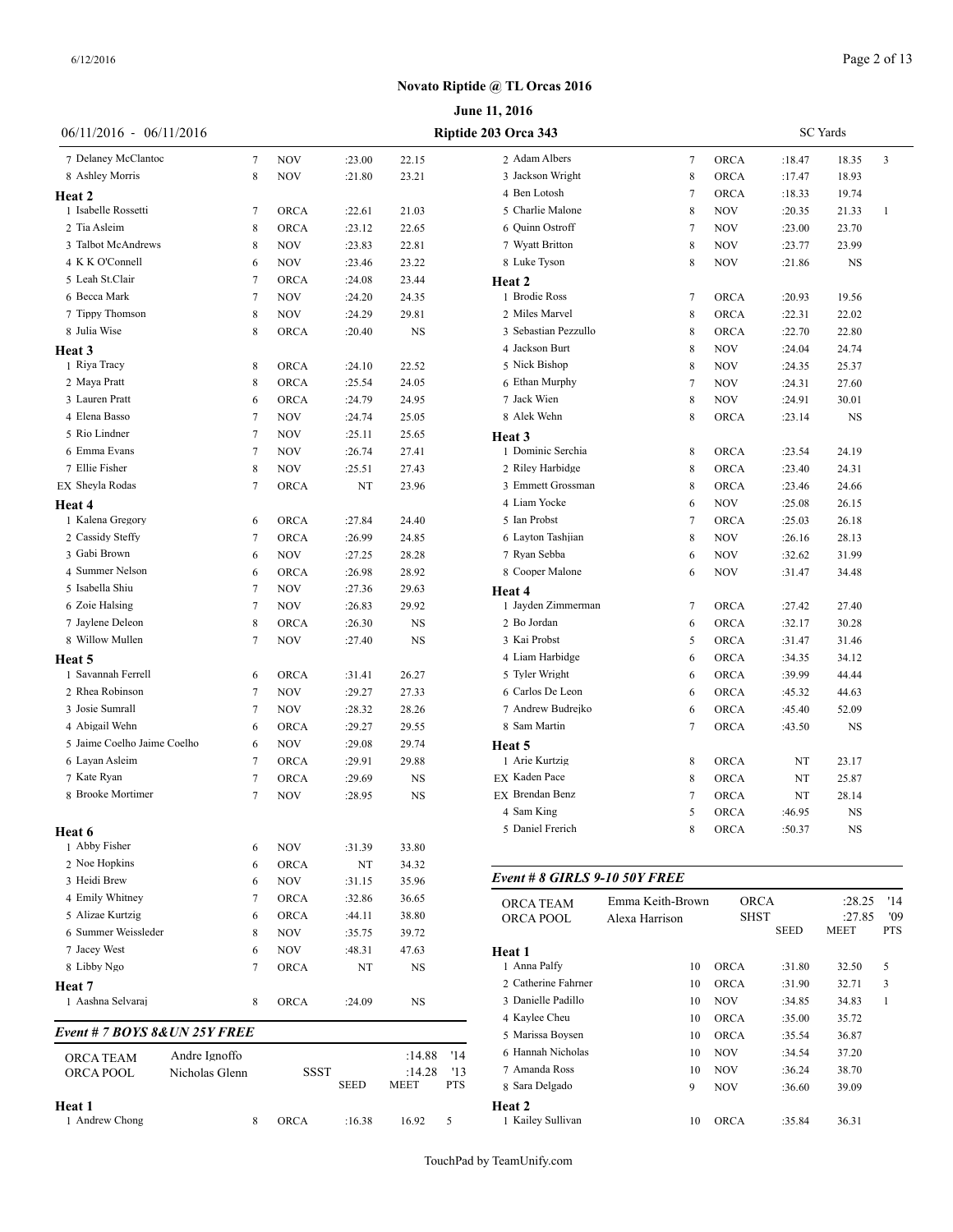|                                     |                  |             |        |        |            | June 11, 2016                  |              |
|-------------------------------------|------------------|-------------|--------|--------|------------|--------------------------------|--------------|
| $06/11/2016 - 06/11/2016$           |                  |             |        |        |            | Riptide 203 Orca 343           |              |
| 2 Olivia Anderson                   | 9                | ORCA        | :36.25 | 36.59  |            | 8 Coen Rivera                  |              |
| 3 Hayden Goldberg                   | 9                | ORCA        | :38.45 | 38.76  |            | Heat 3                         |              |
| 4 Chelsea Reyes                     | 9                | NOV         | :37.59 | 40.16  |            | 1 Ben Flora                    |              |
| 5 Cassidy Low                       | 9                | ORCA        | :38.28 | 41.21  |            | 2 Cyrus Wood                   |              |
| 6 Kristy Thomson                    | 10               | NOV         | :38.12 | 42.13  |            | 3 Jack Alvarado                |              |
| 7 Megan Wien                        | 10               | NOV         | :39.69 | 45.69  |            | 4 Wally Fisher                 |              |
| 8 Morgan Brew                       | 9                | NOV         | :42.66 | 46.47  |            | 5 Tanay Muppidi                |              |
| Heat 3                              |                  |             |        |        |            | EX Nicholas Arinduque          |              |
| 1 Sloane Carey                      | 9                | ORCA        | :40.98 | 39.73  |            | EX Sam Spencer                 |              |
| 2 Carolina Caldwell                 | 10               | <b>ORCA</b> | :39.78 | 40.47  |            | 8 Owen Mayberry                |              |
| 3 Hannah Levine                     | 9                | ORCA        | :40.19 | 41.12  |            |                                |              |
| 4 Halie Chaban                      | 9                | ORCA        | :42.81 | 42.69  |            | Event # 10 GIRLS 11-12 50Y FRE |              |
| 5 Allie Pierotti                    | 10               | NOV         | :43.61 | 44.54  |            | ORCA TEAM                      | Kayla Coffee |
| 6 Sneha Yendluri                    | 10               | NOV         | :47.43 | 44.91  |            | ORCA POOL                      | Alyssa Lo    |
| 7 Grace Thelen                      | 9                | NOV         | :45.95 | 47.12  |            |                                |              |
| 8 Olivia Hatch                      | 9                | NOV         | :46.72 | 47.12  |            | Heat 1                         |              |
| Heat 4                              |                  |             |        |        |            | 1 Kaley McIntyre               |              |
| 1 Jasmine Rodas                     | 10               | ORCA        | :42.93 | 41.14  |            | 2 Nicole Chong                 |              |
| 2 Mariana Reyes                     | 10               | <b>ORCA</b> | :44.45 | 44.93  |            | 3 Kate O'Leary                 |              |
| 3 Ruthie King                       | 9                | ORCA        | :42.99 | 44.95  |            | 4 Gianna Ross                  |              |
| 4 Natalie Jaworski                  | 9                | ORCA        | :44.34 | 46.05  |            | 5 Olivia Hoover                |              |
| 5 Holly Ross                        | 9                | NOV         | :51.93 | 51.29  |            | 6 Malia Davis                  |              |
| 6 Avery Allen                       | 9                | <b>NOV</b>  | :47.79 | 52.92  |            | 7 Lulu O'Leary                 |              |
| 7 Jenifer West                      | 9                | NOV         | :56.68 | 58.30  |            | 8 Sonya Urban                  |              |
| 8 Lulu Real                         | 9                | NOV         | :56.09 | 58.34  |            | Heat 2                         |              |
| Heat 5                              |                  |             |        |        |            | 1 Thalia Yamini                |              |
| 1 Laurel Buffum                     | 10               | <b>ORCA</b> | :44.89 | 43.74  |            | 2 Sabrina Falk                 |              |
| 2 Kelsey Levine                     | 10               | <b>ORCA</b> | :44.49 | 43.89  |            | 3 Meigan Van Weele             |              |
| 3 Lauren Ceravntez                  | 9                | NOV         | NT     | 46.04  |            | 4 Sienna Sume                  |              |
| 4 Makaela Cullinan                  | 10               | <b>ORCA</b> | :44.64 | 46.11  |            | 5 Sophia Smulewtiz             |              |
| 5 Sadie Jordan                      | 9                | ORCA        | :49.79 | 51.94  |            | 6 Isabella Xu                  |              |
| 6 Sam Farber                        | 9                | NOV         | :56.76 | 57.66  |            | 7 Lily Ott                     |              |
| EX Ella Carter                      | 10               | <b>ORCA</b> | NT     | 51.17  |            | 8 Caitlyn Harrell              |              |
| 8 Clara Rubin                       | 9                | ORCA        | :44.54 | NS     |            | Heat 3                         |              |
|                                     |                  |             |        |        |            | 1 Sophia Stratigos             |              |
| <b>Event # 9 BOYS 9-10 50Y FREE</b> |                  |             |        |        |            | 2 Romina Calvi                 |              |
| ORCA TEAM                           | Daniel McSweeney |             | ORCA   | :28.02 | '92        | 3 Alexis Grusby                |              |
| ORCA POOL                           | Daniel McSweeney |             | ORCA   | :28.48 | 92         | 4 Gianna Scafani               |              |
|                                     |                  |             | SEED   | MEET   | <b>PTS</b> | 5 Lucy Jaworski                |              |
| Heat 1                              |                  |             |        |        |            | 6 Mia Mitaine                  |              |
| 1 Andre Ignoffo                     | 10               | <b>ORCA</b> | :28.82 | 28.83  | 5          | 7 Olivia Pezzullo              |              |
| 2 Ezra Portillo                     | 10               | <b>NOV</b>  | :37.51 | 37.53  | 3          | 8 Laura Hatch                  |              |
| 3 Francesco Calvi                   | 9                | <b>ORCA</b> | :37.33 | 37.63  | 1          |                                |              |
| 4 Finn Sumrall                      | 9                | NOV         | :37.28 | 37.69  |            | Heat 4                         |              |
| 5 Noah Nicholas                     | 10               | NOV         | :37.00 | 38.58  |            | 1 Eva Gibson                   |              |
| 6 Nathan Kwei                       | 10               | <b>NOV</b>  | :39.72 | 39.41  |            | 2 Laney Spry                   |              |
| 7 Magnus Hodge                      | 9                | ORCA        | :39.59 | 39.80  |            | 3 Roselyn De Leon              |              |
| 8 Brendan Kennedy                   | 9                | ORCA        | :42.88 | 44.07  |            | 4 McKenna Baldwin              |              |
|                                     |                  |             |        |        |            | 5 Noelle Canedo                |              |
| Heat 2                              |                  |             |        |        |            | 6 Lily Zimmerman               |              |
| 1 Mickey Jarjoura                   | 10               | <b>NOV</b>  | :42.14 | 41.84  |            | 7 Hailey Gillespie             |              |
| 2 Kai Bachtiger                     | 9                | <b>ORCA</b> | NT     | 45.16  |            | 8 Yamini Srivastava            |              |
| 3 Dominic Scafani                   | 9                | NOV         | :40.30 | 45.76  |            | Heat 5                         |              |
| 4 Sullivan Ostroff                  | 9                | NOV         | :45.17 | 46.19  |            | 1 Camila Acacio                |              |
| 5 Shane Britton                     | 10               | <b>NOV</b>  | :43.06 | 47.00  |            | 2 Pilar Diaz                   |              |

 Andrew Halsing 9 NOV :45.05 48.03 Kenin Davis 10 ORCA :47.96 49.66

| <b>3 Orca 343</b>                      |              |    | <b>SC</b> Yards |             |         |            |  |  |  |  |
|----------------------------------------|--------------|----|-----------------|-------------|---------|------------|--|--|--|--|
| 8 Coen Rivera                          |              | 9  | <b>ORCA</b>     | :49.80      | 55.08   |            |  |  |  |  |
| Heat 3                                 |              |    |                 |             |         |            |  |  |  |  |
| 1 Ben Flora                            |              | 9  | NOV             | :48.58      | 51.16   |            |  |  |  |  |
| 2 Cyrus Wood                           |              | 10 | NOV             | :52.64      | 52.94   |            |  |  |  |  |
| 3 Jack Alvarado                        |              | 9  | NOV             | :53.48      | 55.29   |            |  |  |  |  |
| 4 Wally Fisher                         |              | 10 | NOV             | :54.37      | 56.44   |            |  |  |  |  |
| 5 Tanay Muppidi                        |              | 9  | NOV             | 1:00.57     | 1:06.94 |            |  |  |  |  |
| EX Nicholas Arinduque                  |              | 9  | <b>ORCA</b>     | NT          | 32.95   |            |  |  |  |  |
| EX Sam Spencer                         |              | 9  | NOV             | NT          | 46.94   |            |  |  |  |  |
| 8 Owen Mayberry                        |              | 9  | <b>NOV</b>      | :47.00      | NS      |            |  |  |  |  |
| <b>Event # 10 GIRLS 11-12 50Y FREE</b> |              |    |                 |             |         |            |  |  |  |  |
| ORCA TEAM                              | Kayla Coffee |    | <b>ORCA</b>     |             | :26.91  | '05        |  |  |  |  |
| ORCA POOL                              | Alyssa Lo    |    | <b>SHST</b>     |             | :26.14  | '03        |  |  |  |  |
|                                        |              |    |                 | <b>SEED</b> | MEET    | <b>PTS</b> |  |  |  |  |
| Heat 1                                 |              |    |                 |             |         |            |  |  |  |  |
| 1 Kaley McIntyre                       |              | 12 | NOV             | :27.35      | 27.72   | 5          |  |  |  |  |
| 2 Nicole Chong                         |              | 11 | <b>ORCA</b>     | :27.51      | 27.79   | 3          |  |  |  |  |
| 3 Kate O'Leary                         |              | 12 | NOV             | :28.05      | 28.70   | 1          |  |  |  |  |
| 4 Gianna Ross                          |              | 12 | <b>ORCA</b>     | :29.22      | 29.48   |            |  |  |  |  |
| 5 Olivia Hoover                        |              | 12 | <b>ORCA</b>     | :29.05      | 30.14   |            |  |  |  |  |
| 6 Malia Davis                          |              | 12 | <b>ORCA</b>     | :29.83      | 30.98   |            |  |  |  |  |
| 7 Lulu O'Leary                         |              | 12 | NOV             | :30.19      | 31.42   |            |  |  |  |  |
| 8 Sonya Urban                          |              | 12 | NOV             | :31.21      | 32.72   |            |  |  |  |  |
| Heat 2                                 |              |    |                 |             |         |            |  |  |  |  |
| 1 Thalia Yamini                        |              | 11 | <b>ORCA</b>     | :29.87      | 30.44   |            |  |  |  |  |
| 2 Sabrina Falk                         |              | 12 | <b>ORCA</b>     | :32.25      | 32.23   |            |  |  |  |  |
| 3 Meigan Van Weele                     |              | 12 | NOV             | :31.93      | 32.78   |            |  |  |  |  |
| 4 Sienna Sume                          |              | 12 | NOV             | :33.10      | 32.97   |            |  |  |  |  |
| 5 Sophia Smulewtiz                     |              | 11 | <b>ORCA</b>     | :32.33      | 33.09   |            |  |  |  |  |
| 6 Isabella Xu                          |              | 12 | <b>NOV</b>      | :32.21      | 33.31   |            |  |  |  |  |
| 7 Lily Ott                             |              | 12 | NOV             | :32.69      | 34.93   |            |  |  |  |  |
| 8 Caitlyn Harrell                      |              | 11 | ORCA            | :34.74      | 35.79   |            |  |  |  |  |
| Heat 3                                 |              |    |                 |             |         |            |  |  |  |  |
| 1 Sophia Stratigos                     |              | 12 | NOV             | :34.37      | 35.61   |            |  |  |  |  |
| 2 Romina Calvi                         |              | 11 | <b>ORCA</b>     | :36.27      | 35.67   |            |  |  |  |  |
| 3 Alexis Grusby                        |              | 12 | <b>NOV</b>      | :34.80      | 35.70   |            |  |  |  |  |
| 4 Gianna Scafani                       |              | 11 | <b>NOV</b>      | :34.18      | 35.93   |            |  |  |  |  |
| 5 Lucy Jaworski                        |              | 11 | ORCA            | :35.86      | 37.50   |            |  |  |  |  |
| 6 Mia Mitaine                          |              | 11 | <b>ORCA</b>     | :36.31      | 37.60   |            |  |  |  |  |
| 7 Olivia Pezzullo                      |              | 11 | ORCA            | :37.55      | 39.20   |            |  |  |  |  |
| 8 Laura Hatch                          |              | 12 | NOV             | :34.12      | 39.28   |            |  |  |  |  |
| Heat 4                                 |              |    |                 |             |         |            |  |  |  |  |
| 1 Eva Gibson                           |              | 12 | NOV             | :34.97      | 35.99   |            |  |  |  |  |
| 2 Laney Spry                           |              | 11 | ORCA            | :38.10      | 38.89   |            |  |  |  |  |
| 3 Roselyn De Leon                      |              | 11 | ORCA            | :38.83      | 38.98   |            |  |  |  |  |
| 4 McKenna Baldwin                      |              | 11 | <b>NOV</b>      | :37.89      | 39.25   |            |  |  |  |  |
| 5 Noelle Canedo                        |              | 12 | NOV             | :38.31      | 39.48   |            |  |  |  |  |
| 6 Lily Zimmerman                       |              | 11 | ORCA            | :37.73      | 39.67   |            |  |  |  |  |
| 7 Hailey Gillespie                     |              | 11 | ORCA            |             | 42.10   |            |  |  |  |  |
| 8 Yamini Srivastava                    |              |    |                 | :39.26      |         |            |  |  |  |  |
|                                        |              | 11 | NOV             | :37.39      | NS      |            |  |  |  |  |
| Heat 5<br>1 Camila Acacio              |              |    |                 |             |         |            |  |  |  |  |
| 2 Pilar Diaz                           |              | 11 | NOV             | :40.42      | 38.91   |            |  |  |  |  |
|                                        |              | 11 | <b>ORCA</b>     | :39.68      | 40.93   |            |  |  |  |  |
| 3 Michaelanne Cannan                   |              | 11 | NOV             | :39.59      | 42.51   |            |  |  |  |  |
| 4 Dalila Butterfield                   |              | 11 | <b>ORCA</b>     | :42.97      | 43.68   |            |  |  |  |  |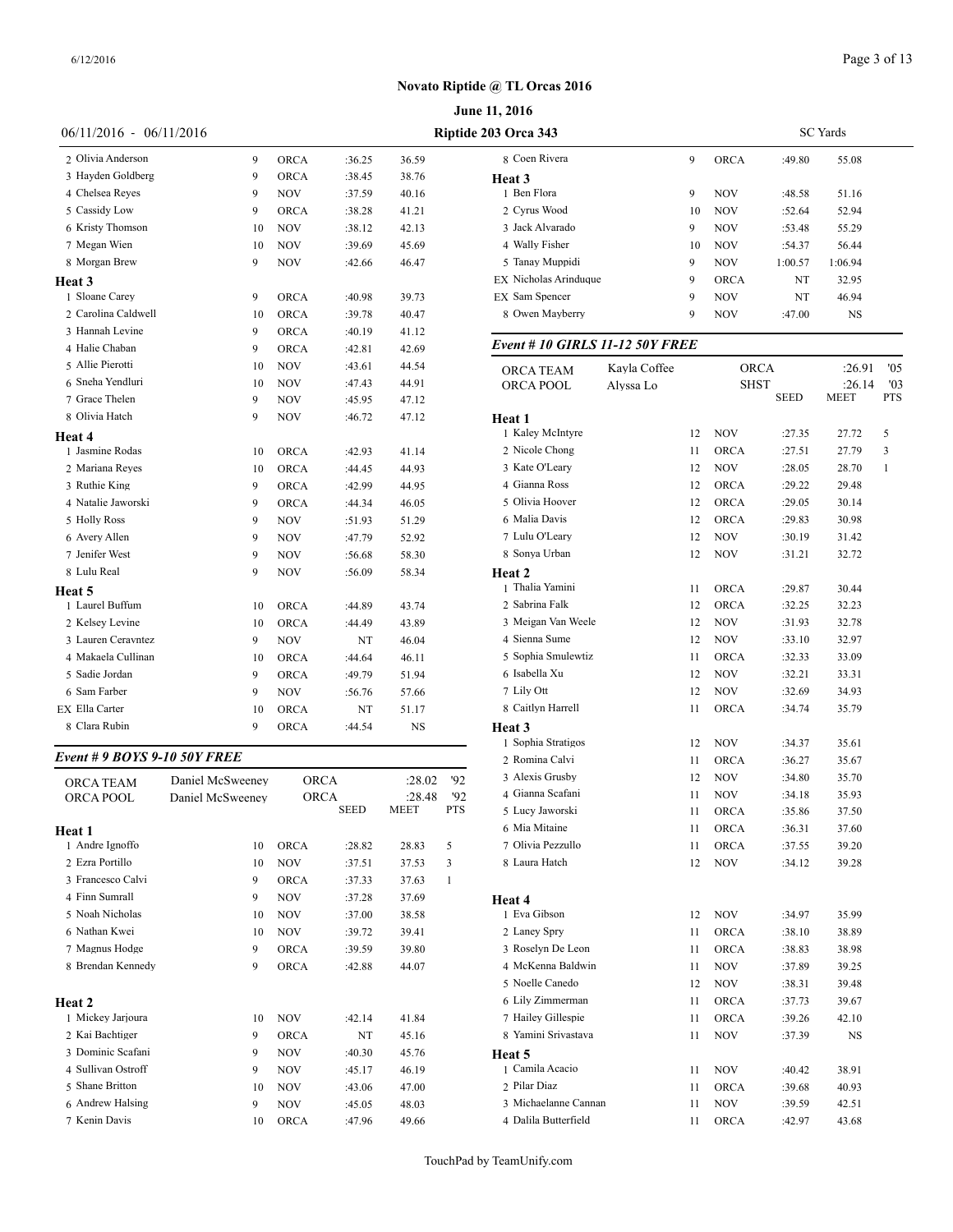|                           |    | <b>June 11, 2016</b> |        |       |                      |    |  |  |  |  |  |
|---------------------------|----|----------------------|--------|-------|----------------------|----|--|--|--|--|--|
| $06/11/2016 - 06/11/2016$ |    |                      |        |       | Riptide 203 Orca 343 |    |  |  |  |  |  |
| 5 Gia De La renta         | 11 | <b>NOV</b>           | :42.78 | 44.20 | 5 Ava Wood           | 13 |  |  |  |  |  |
| 6 Jessica West            | 11 | <b>NOV</b>           | :45.65 | 46.89 | 6 Madison Sneath     | 13 |  |  |  |  |  |
| EX Ella Galetti           | 11 | <b>ORCA</b>          | NT     | 40.82 | 7 Karina Yamini      | 13 |  |  |  |  |  |
| Heat 6                    |    |                      |        |       | Heat 3               |    |  |  |  |  |  |
| 1 Jane Ryan               | 11 | <b>ORCA</b>          | :44.21 | NS.   | 1 Juliana McKenna    | 14 |  |  |  |  |  |
| 2 Ella Carter             | 10 | <b>ORCA</b>          | NT     | NS.   | 2 Jacelyn Freitas    | 13 |  |  |  |  |  |
|                           |    |                      |        |       |                      |    |  |  |  |  |  |

#### *Event # 11 BOYS 11-12 50Y FREE*

| <b>ORCA TEAM</b>       | Dominic Drozdowicz | <b>ORCA</b> |             | :25.28                | '87               | Event # 13 $BOY$              |
|------------------------|--------------------|-------------|-------------|-----------------------|-------------------|-------------------------------|
| ORCA POOL              | Marty Smith        | <b>LVST</b> | <b>SEED</b> | :25.49<br><b>MEET</b> | '04<br><b>PTS</b> | <b>ORCA TEAM</b><br>ORCA POOL |
| Heat 1                 |                    |             |             |                       |                   |                               |
| 1 Sam Rhinehart        | 12                 | <b>NOV</b>  | :28.10      | 27.92                 | 5                 | Heat 1                        |
| 2 Merrik Jasko         | 11                 | <b>ORCA</b> | :28.54      | 28.34                 | 3                 | 1 Jonah Albers                |
| 3 Brett Brewer         | 12                 | <b>NOV</b>  | :29.32      | 29.68                 | 1                 | 2 Danny Cribbin               |
| 4 Nc O'Halloran        | 11                 | <b>NOV</b>  | :31.84      | 31.90                 |                   | 3 Boden Davis                 |
| 5 Sean Padillo         | 12                 | <b>NOV</b>  | :32.47      | 33.75                 |                   | 4 Hayden Hallatt              |
| 6 Jee Davis            | 11                 | <b>ORCA</b> | :34.19      | 33.86                 |                   | 5 Powell Nielsen              |
| 7 Joseph Ferrara       | 12                 | <b>ORCA</b> | :33.09      | 34.79                 |                   | 6 Marco Salvemir              |
| 8 Billy Spry           | 12                 | ORCA        | :36.62      | 36.77                 |                   | 7 Zacharia Sume               |
| Heat 2                 |                    |             |             |                       |                   | 8 Heston Wilson               |
| 1 Mark Shen            | 11                 | <b>NOV</b>  | :33.46      | 34.65                 |                   | Heat 2                        |
| 2 Ireland Cannan       | 12                 | <b>NOV</b>  | :36.24      | 36.70                 |                   | 1 Cedric Hall                 |
| 3 Phoenix Lindner      | 12                 | <b>NOV</b>  | :36.20      | 37.05                 |                   | 2 Amadeus Colen               |
| 4 Ethan Hatch          | 11                 | <b>NOV</b>  | :37.25      | 37.61                 |                   | 3 Caio Gray                   |
| 5 Cooper Sumrall       | 12                 | <b>NOV</b>  | :35.55      | 38.58                 |                   | 4 Will Pierotti               |
| 6 Nathan Flora         | 12                 | <b>NOV</b>  | :39.36      | 40.55                 |                   | 5 Brian Marrett               |
| 7 Jack Carev           | 11                 | <b>ORCA</b> | :41.65      | 40.94                 |                   | 6 Christian Fentor            |
| 8 Gibson Chidel        | 12                 | <b>NOV</b>  | :38.49      | 40.99                 |                   | 7 Matt Martinez               |
| Heat 3                 |                    |             |             |                       |                   |                               |
| 1 Elijah De Souza      | 12                 | <b>NOV</b>  | :44.93      | 41.81                 |                   | Event # 14 GIRI               |
| 2 Qwan Baysinger       | 12                 | <b>NOV</b>  | :44.56      | 43.10                 |                   | ORCA POOL                     |
| 3 Cooper Thelen        | 12                 | <b>NOV</b>  | :42.16      | 43.13                 |                   | <b>ORCA TEAM</b>              |
| 4 Eric Tavenner        | 11                 | <b>NOV</b>  | :42.82      | 44.32                 |                   |                               |
| 5 Jack Hagerman        | 12                 | <b>NOV</b>  | :44.62      | 45.48                 |                   | Heat 1                        |
| 6 Ryan Hagerman        | 12                 | <b>NOV</b>  | :48.27      | 51.70                 |                   | 1 Nicolette Jasko             |
| <b>EX Jack Spencer</b> | 12                 | <b>NOV</b>  | NT          | 35.39                 |                   | 2 Allie Level                 |

#### *Event # 12 GIRLS 13-14 50Y FREE*

| <b>ORCA TEAM</b>   | Nicolette Jasko | <b>ORCA</b> |             | :25.19      | '15        | 5 Molly McSweer   |
|--------------------|-----------------|-------------|-------------|-------------|------------|-------------------|
| <b>ORCA POOL</b>   | Tai Hallstein   |             | <b>ORCA</b> |             | '09        | 6 Morgan McDan    |
|                    |                 |             | <b>SEED</b> | <b>MEET</b> | <b>PTS</b> | 7 Maya Carter     |
| Heat 1             |                 |             |             |             |            | 8 Kylie Bradley   |
| 1 Ava Scafani      | 13              | <b>NOV</b>  | :27.58      | 28.02       | 5          | <b>Heat 2</b>     |
| 2 Skylee Falk      | 14              | <b>ORCA</b> | :27.33      | 28.15       | 3          | 1 Rene Dickens    |
| 3 Erin McDaniel    | 14              | <b>ORCA</b> | :29.14      | 28.23       | 1          | 2 Angelina Uzzle  |
| 4 Jamie Press      | 13              | <b>ORCA</b> | :29.68      | 30.66       |            | 3 Katie Mayfield  |
| 5 Jayne Dito       | 13              | <b>NOV</b>  | :31.94      | 32.22       |            | 4 Samantha Wilso  |
| 6 Natalie Hallatt  | 14              | <b>NOV</b>  | :30.51      | 32.36       |            | 5 Mikayla Zavagli |
| 7 Sarita Parikh    | 13              | <b>NOV</b>  | :32.34      | 33.71       |            | 6 Abby Wilcer     |
| 8 Natalie Dickens  | 14              | <b>ORCA</b> | :30.25      | <b>NS</b>   |            | 7 Madie Baldwin   |
|                    |                 |             |             |             |            | 8 Estefany Grama  |
| <b>Heat 2</b>      |                 |             |             |             |            |                   |
| 1 Yeymi Canche     | 13              | <b>ORCA</b> | :32.55      | 32.81       |            |                   |
| 2 Brianna Zavaglia | 13              | <b>ORCA</b> | :33.55      | 33.10       |            | Event # $15$ BOY. |
| 3 Monique Orozco   | 13              | <b>NOV</b>  | :36.00      | 37.20       |            | ORCA POOL         |
| 4 Sophia Steddin   | 13              | <b>NOV</b>  | :36.01      | 38.61       |            | <b>ORCA TEAM</b>  |
|                    |                 |             |             |             |            |                   |

| <b>3 Orca 343</b> | <b>SC</b> Yards |             |        |       |  |  |
|-------------------|-----------------|-------------|--------|-------|--|--|
| 5 Ava Wood        | 13              | <b>NOV</b>  | :37.31 | 39.43 |  |  |
| 6 Madison Sneath  | 13              | <b>NOV</b>  | :39.04 | 41.36 |  |  |
| 7 Karina Yamini   | 13              | <b>ORCA</b> | :31.28 | NS.   |  |  |
| <b>Heat 3</b>     |                 |             |        |       |  |  |
| 1 Juliana McKenna | 14              | <b>ORCA</b> | :36.80 | 38.94 |  |  |
| 2 Jacelyn Freitas | 13              | <b>NOV</b>  | :40.99 | 41.70 |  |  |
| 3 Jordan Freitas  | 13              | <b>NOV</b>  | :44.01 | 44.21 |  |  |
|                   |                 |             |        |       |  |  |

#### *Event # 13 BOYS 13-14 50Y FREE*

| <b>ORCA TEAM</b><br>ORCA POOL | Dominic Drozdowicz<br>Haydn Fischer | <b>ORCA</b><br><b>SVST</b> |             | :23.19<br>:23.04 | '89<br>'14 |
|-------------------------------|-------------------------------------|----------------------------|-------------|------------------|------------|
|                               |                                     |                            | <b>SEED</b> | <b>MEET</b>      | <b>PTS</b> |
| Heat 1                        |                                     |                            |             |                  |            |
| 1 Jonah Albers                | 14                                  | <b>ORCA</b>                | :25.43      | 25.95            | 5          |
| 2 Danny Cribbin               | 13                                  | <b>ORCA</b>                | :26.54      | 26.61            | 3          |
| 3 Boden Davis                 | 13                                  | <b>ORCA</b>                | :26.28      | 27.57            |            |
| 4 Hayden Hallatt              | 14                                  | <b>NOV</b>                 | :26.93      | 27.98            | 1          |
| 5 Powell Nielsen              | 13                                  | <b>NOV</b>                 | :28.78      | 28.04            |            |
| 6 Marco Salvemini             | 13                                  | <b>ORCA</b>                | :28.86      | 29.42            |            |
| 7 Zacharia Sume               | 14                                  | <b>NOV</b>                 | :29.16      | 30.14            |            |
| 8 Heston Wilson               | 13                                  | <b>NOV</b>                 | :31.76      | 32.42            |            |
| Heat 2                        |                                     |                            |             |                  |            |
| 1 Cedric Hall                 | 13                                  | <b>ORCA</b>                | :32.37      | 29.86            |            |
| 2 Amadeus Colenbrander        | 14                                  | <b>ORCA</b>                | :29.82      | 31.17            |            |
| 3 Caio Gray                   | 13                                  | <b>NOV</b>                 | :31.80      | 32.22            |            |
| 4 Will Pierotti               | 13                                  | <b>NOV</b>                 | :35.32      | 35.11            |            |
| 5 Brian Marrett               | 13                                  | <b>NOV</b>                 | :48.53      | NS               |            |
| 6 Christian Fenton            | 13                                  | <b>ORCA</b>                | :47.01      | NS               |            |
| 7 Matt Martinez               | 13                                  | <b>ORCA</b>                | NT          | NS               |            |
|                               |                                     |                            |             |                  |            |

#### *Event # 14 GIRLS 15-18 100Y FREE*

| ORCA POOL<br><b>ORCA TEAM</b><br>Tai Hallstein | Francesca Lollini |             | <b>ORCA</b><br><b>ORCA</b> | :54.16<br>:53.21 | '05<br>'12 |
|------------------------------------------------|-------------------|-------------|----------------------------|------------------|------------|
|                                                |                   |             | <b>SEED</b>                | <b>MEET</b>      | <b>PTS</b> |
| Heat 1                                         |                   |             |                            |                  |            |
| 1 Nicolette Jasko                              | 15                | <b>ORCA</b> | :57.62                     | 57.06            | 5          |
| 2 Allie Level                                  | 17                | <b>NOV</b>  | :59.66                     | 59.58            | 3          |
| 3 Sasha Urban                                  | 15                | <b>NOV</b>  | 1:00.34                    | 1:02.34          | 1          |
| 4 Hannah Wellesley-Winter                      | 15                | <b>NOV</b>  | 1:05.42                    | 1:06.37          |            |
| 5 Molly McSweeney                              | 16                | <b>NOV</b>  | 1:04.31                    | 1:08.95          |            |
| 6 Morgan McDaniel                              | 16                | <b>ORCA</b> | 1:08.60                    | 1:10.43          |            |
| 7 Maya Carter                                  | 16                | <b>ORCA</b> | 1:11.17                    | 1:11.89          |            |
| 8 Kylie Bradley                                | 15                | <b>ORCA</b> | 1:09.56                    | 1:14.45          |            |
| Heat 2                                         |                   |             |                            |                  |            |
| 1 Rene Dickens                                 | 15                | <b>ORCA</b> | 1:13.16                    | 1:11.47          |            |
| 2 Angelina Uzzle                               | 15                | <b>ORCA</b> | 1:15.67                    | 1:13.06          |            |
| 3 Katie Mayfield                               | 16                | <b>ORCA</b> | 1:13.33                    | 1:13.35          |            |
| 4 Samantha Wilson                              | 16                | <b>ORCA</b> | 1:21.30                    | 1:21.30          |            |
| 5 Mikayla Zavaglia                             | 16                | <b>ORCA</b> | 1:21.37                    | 1:23.27          |            |
| 6 Abby Wilcer                                  | 15                | <b>NOV</b>  | 1:24.21                    | 1:26.85          |            |
| 7 Madie Baldwin                                | 15                | <b>NOV</b>  | 1:13.27                    | <b>NS</b>        |            |
| 8 Estefany Gramajo                             | 17                | <b>ORCA</b> | 1:12.87                    | <b>NS</b>        |            |

#### *Event # 15 BOYS 15-18 100Y FREE*

| ORCA POOL | RJ Williams | <b>ORCA</b> | $:49.02$ '15 |     |
|-----------|-------------|-------------|--------------|-----|
| ORCA TEAM | RJ Williams | <b>ORCA</b> | $:48.08$ '15 |     |
|           |             | <b>CEED</b> | MEET.        | DTC |

| <b>ORCA</b> |             | $:49.02$ '15 |      |  |
|-------------|-------------|--------------|------|--|
| <b>ORCA</b> |             | $:48.08$ '15 |      |  |
|             | <b>SEED</b> | MEET         | PTS. |  |
|             |             |              |      |  |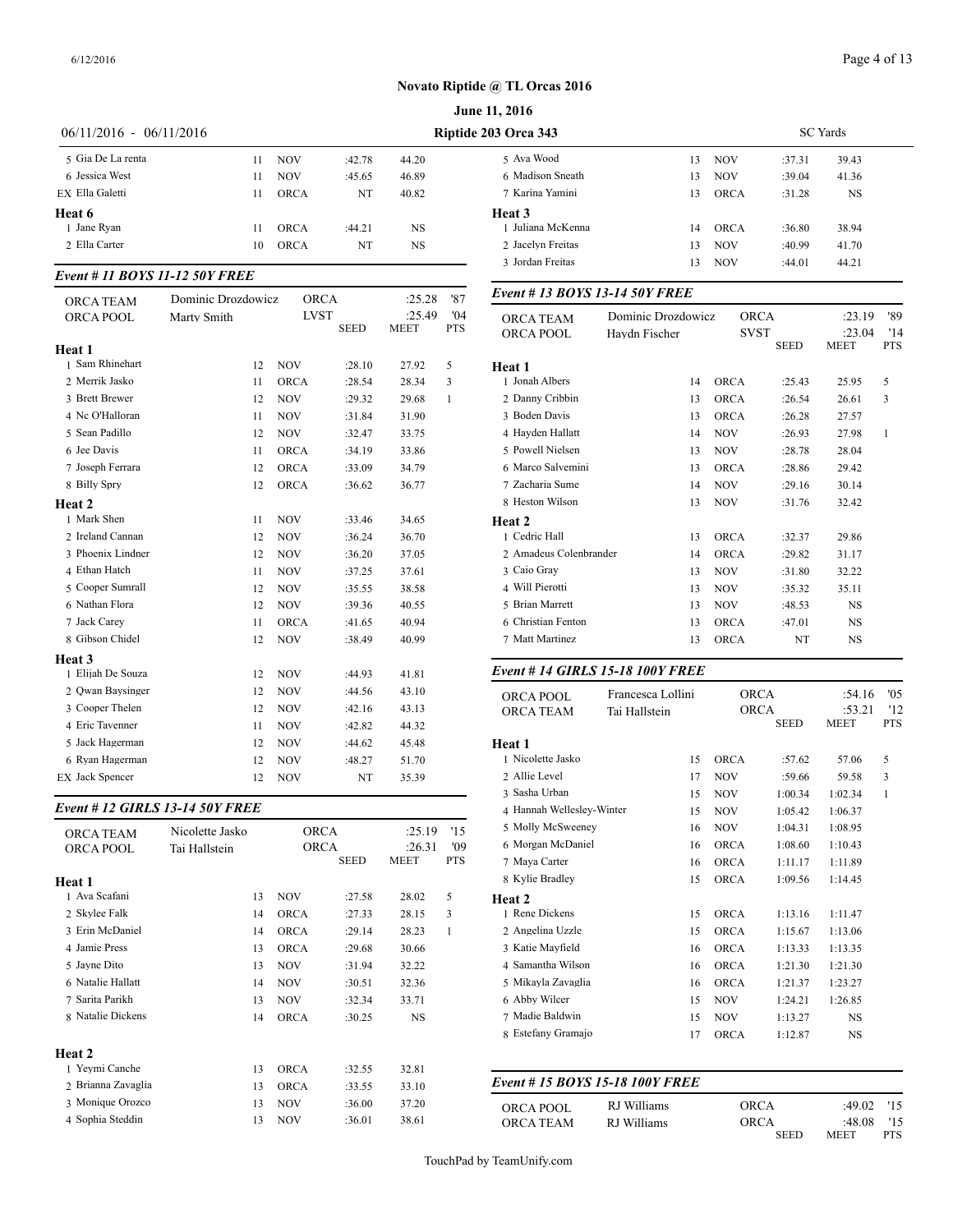# **June 11, 2016**

# 06/11/2016 - 06/11/2016 **Riptide**

|                                |             |    |             |             |              |            | 3 ADDY FISHEL       | o                             | <b>NUV</b>  | / د.14:     | د4.1 د      |
|--------------------------------|-------------|----|-------------|-------------|--------------|------------|---------------------|-------------------------------|-------------|-------------|-------------|
| Event #15 BOYS 15-18 100Y FREE |             |    |             |             |              |            | 4 Summer Weissleder | 8                             | <b>NOV</b>  | :39.04      | 37.61       |
| ORCA POOL                      | RJ Williams |    | <b>ORCA</b> |             | $:49.02$ '15 |            | 5 Josie Sumrall     |                               | <b>NOV</b>  | :36.32      | 38.17       |
| <b>ORCA TEAM</b>               | RJ Williams |    | <b>ORCA</b> |             | :48.08       | 15         | 6 Heidi Brew        | 6                             | <b>NOV</b>  | :35.69      | 41.16       |
|                                |             |    |             | <b>SEED</b> | <b>MEET</b>  | <b>PTS</b> | 7 Jacey West        | 6                             | <b>NOV</b>  | 1:01.68     | 56.76       |
| Heat 1                         |             |    |             |             |              |            | EX Sheyla Rodas     |                               | <b>ORCA</b> | NT          | 29.36       |
| ∣ Nathan Peacock               |             | 18 | <b>ORCA</b> | :52.67      | 52.90        | 5          |                     |                               |             |             |             |
| 2 Kevin Lechner                |             | 15 | <b>ORCA</b> | NT          | 53.90        | 3          |                     | Event #17 BOYS 8& UN 25Y BACK |             |             |             |
| 3 Deven Lyons                  |             | 16 | <b>ORCA</b> | :54.31      | 55.32        |            | ORCA POOL           | Geoffrey Cline                |             | <b>ORCA</b> | :17.88      |
| 4 Zeta Jackson Mays            |             |    | <b>ORCA</b> | :55.23      | 56.25        |            | <b>ORCA TEAM</b>    | Geoffrey Cline                |             | <b>ORCA</b> | :17.66      |
| 5 Bennett Brewer               |             | 15 | <b>NOV</b>  | :56.14      | 57.62        |            |                     |                               |             | <b>SEED</b> | <b>MEET</b> |
| 6 Julian Schiano               |             |    | <b>NOV</b>  | :54.98      | <b>NS</b>    |            | Heat 1              |                               |             |             |             |
|                                |             |    |             |             |              |            |                     |                               |             |             |             |

## *Event # 16 GIRLS 8&UN 25Y BACK*

| ORCA POOL                   | Christy Meier |                | <b>SHST</b> |             | :18.68      | '98          | 3 Miles Marvel                       |
|-----------------------------|---------------|----------------|-------------|-------------|-------------|--------------|--------------------------------------|
| <b>ORCA TEAM</b>            | Nicole Chong  |                | ORCA        |             | :18.04      | '13          | 4 Charlie Malone                     |
|                             |               |                |             | <b>SEED</b> | <b>MEET</b> | <b>PTS</b>   | 5 Jackson Wright                     |
| Heat 1                      |               |                |             |             |             |              | 6 Nick Bishop                        |
| 1 Beatrice Hayse            |               | 8              | <b>NOV</b>  | :19.25      | 20.97       | 5            | 7 Jack Wien                          |
| 2 Makayla Boysen            |               | 8              | <b>ORCA</b> | :21.03      | 21.84       | 3            | 8 Luke Tyson                         |
| 3 Ally Hernandez            |               | 8              | <b>NOV</b>  | :21.25      | 22.31       | $\mathbf{1}$ | Heat 2                               |
| 4 McKenzie Kwei             |               | 8              | <b>NOV</b>  | :22.04      | 23.79       |              | 1 Wyatt Britton                      |
| 5 Karleigh Beren            |               | $\tau$         | <b>ORCA</b> | :24.26      | 24.95       |              | 2 Emmett Grossm                      |
| 6 Kate Metzger              |               | 8              | <b>ORCA</b> | :24.63      | 28.18       |              | 3 Ouinn Ostroff                      |
| 7 Ellie Fisher              |               | 8              | <b>NOV</b>  | :26.19      | 28.21       |              | 4 Layton Tashjian                    |
| 8 Riya Tracy                |               | 8              | <b>ORCA</b> | :28.98      | 29.31       |              | 5 Dominic Serchia                    |
| Heat 2                      |               |                |             |             |             |              | 6 Ian Probst                         |
| 1 Delaney McClantoc         |               | 7              | <b>NOV</b>  | :28.39      | 28.73       |              | 7 Liam Yocke                         |
| 2 Isabella Shiu             |               | 7              | <b>NOV</b>  | :27.76      | 28.91       |              | 8 Alek Wehn                          |
| 3 Ashley Morris             |               | 8              | <b>NOV</b>  | :26.85      | 30.67       |              | Heat 3                               |
| 4 Emma Evans                |               | $\tau$         | <b>NOV</b>  | :29.54      | 31.46       |              | 1 Arie Kurtzig                       |
| 5 Isabelle Rossetti         |               | $\overline{7}$ | <b>ORCA</b> | :31.01      | 32.85       |              | 2 Ethan Murphy                       |
| 6 Leah St.Clair             |               | $\tau$         | <b>ORCA</b> | :31.96      | 33.35       |              | 3 Cooper Malone                      |
| 7 Summer Nelson             |               | 6              | <b>ORCA</b> | :31.20      | 33.96       |              | 4 Jackson Burt                       |
| 8 Layan Asleim              |               | $\tau$         | ORCA        | :33.35      | 34.37       |              | 5 Kai Probst                         |
| Heat 3                      |               |                |             |             |             |              | 6 Tyler Wright                       |
| 1 Talbot McAndrews          |               | 8              | <b>NOV</b>  | :29.78      | 27.69       |              | EX Kaden Pace                        |
| 2 Becca Mark                |               | $\overline{7}$ | <b>NOV</b>  | :30.45      | 28.03       |              | Heat 4                               |
| 3 Kalena Gregory            |               | 6              | <b>ORCA</b> | :33.74      | 28.60       |              | 1 Jayden Zimmerr                     |
| 4 Elena Basso               |               | $\overline{7}$ | <b>NOV</b>  | :29.87      | 29.32       |              | EX Brendan Benz                      |
| 5 Rhea Robinson             |               | $\tau$         | <b>NOV</b>  | :30.13      | 29.50       |              | 3 Ryan Sebba                         |
| 6 Emily Whitney             |               | $\overline{7}$ | <b>ORCA</b> | :40.87      | 40.91       |              | 4 Sam Martin                         |
| 7 Abigail Wehn              |               | 6              | ORCA        | :37.69      | 44.50       |              |                                      |
| 8 Jaylene Deleon            |               | 8              | ORCA        | :35.39      | NS          |              |                                      |
| Heat 4                      |               |                |             |             |             |              | Event # 18 GIRI                      |
| 1 Zoie Halsing              |               | 7              | <b>NOV</b>  | :31.10      | 30.88       |              |                                      |
| 2 Willow Mullen             |               | $\overline{7}$ | <b>NOV</b>  | :32.18      | 31.29       |              | <b>ORCA TEAM</b><br><b>ORCA POOL</b> |
| 3 Tippy Thomson             |               | 8              | <b>NOV</b>  | :31.09      | 35.12       |              |                                      |
| 4 K K O'Connell             |               | 6              | <b>NOV</b>  | :31.48      | 37.39       |              | Heat 1                               |
| 5 Rio Lindner               |               | 7              | <b>NOV</b>  | :33.12      | 37.52       |              | 1 Anna Palfy                         |
| 6 Brooke Mortimer           |               | $\overline{7}$ | <b>NOV</b>  | :31.86      | NS          |              | 2 Danielle Padillo                   |
| 7 Libby Ngo                 |               | 7              | <b>ORCA</b> | NT          | NS          |              | 3 Eleanor Hayse                      |
| 8 Kate Ryan                 |               | $\overline{7}$ | <b>ORCA</b> | NT          | <b>NS</b>   |              | 4 Kailey Sullivan                    |
|                             |               |                |             |             |             |              | 5 Olivia Anderson                    |
| <b>Heat 5</b>               |               |                |             |             |             |              | 6 Kaylee Cheu                        |
| 1 Gabi Brown                |               | 6              | <b>NOV</b>  | :33.63      | 32.99       |              | 7 Chelsea Reves                      |
| 2 Jaime Coelho Jaime Coelho |               | 6              | <b>NOV</b>  | :34.38      | 34.27       |              | 8 Megan Wien                         |
|                             |               |                |             |             |             |              |                                      |

| <b>203 Orca 343</b> |   | <b>SC</b> Yards |         |       |  |  |
|---------------------|---|-----------------|---------|-------|--|--|
| 3 Abby Fisher       | 6 | <b>NOV</b>      | :34.37  | 37.43 |  |  |
| 4 Summer Weissleder | 8 | <b>NOV</b>      | :39.04  | 37.61 |  |  |
| 5 Josie Sumrall     | 7 | <b>NOV</b>      | :36.32  | 38.17 |  |  |
| 6 Heidi Brew        | 6 | <b>NOV</b>      | :35.69  | 41.16 |  |  |
| 7 Jacey West        | 6 | <b>NOV</b>      | 1:01.68 | 56.76 |  |  |
| EX Shevla Rodas     | 7 | <b>ORCA</b>     | NT      | 29.36 |  |  |

| ORCA POOL          | Geoffrey Cline |                | <b>ORCA</b> |             | :17.88         | '88               |
|--------------------|----------------|----------------|-------------|-------------|----------------|-------------------|
| ORCA TEAM          | Geoffrey Cline |                | <b>ORCA</b> | <b>SEED</b> | :17.66<br>MEET | '88<br><b>PTS</b> |
| Heat 1             |                |                |             |             |                |                   |
| 1 Andrew Chong     |                | 8              | <b>ORCA</b> | :19.87      | 20.31          | 5                 |
| 2 Adam Albers      |                | $\tau$         | <b>ORCA</b> | :22.97      | 24.24          | 3                 |
| 3 Miles Marvel     |                | 8              | <b>ORCA</b> | :24.12      | 24.31          |                   |
| 4 Charlie Malone   |                | 8              | <b>NOV</b>  | :25.72      | 24.85          | $\mathbf{1}$      |
| 5 Jackson Wright   |                | 8              | ORCA        | :24.35      | 28.30          |                   |
| 6 Nick Bishop      |                | 8              | <b>NOV</b>  | :26.55      | 32.12          |                   |
| 7 Jack Wien        |                | 8              | <b>NOV</b>  | :26.12      | 33.38          |                   |
| 8 Luke Tyson       |                | 8              | <b>NOV</b>  | :27.76      | <b>NS</b>      |                   |
| Heat 2             |                |                |             |             |                |                   |
| 1 Wyatt Britton    |                | 8              | <b>NOV</b>  | :29.94      | 28.57          |                   |
| 2 Emmett Grossman  |                | 8              | <b>ORCA</b> | :29.04      | 28.81          |                   |
| 3 Ouinn Ostroff    |                | $\tau$         | <b>NOV</b>  | :28.36      | 30.24          |                   |
| 4 Layton Tashjian  |                | 8              | <b>NOV</b>  | :29.08      | 31.69          |                   |
| 5 Dominic Serchia  |                | 8              | ORCA        | :28.55      | 33.91          |                   |
| 6 Ian Probst       |                | 7              | <b>ORCA</b> | :30.30      | 34.83          |                   |
| 7 Liam Yocke       |                | 6              | <b>NOV</b>  | :31.96      | 45.29          |                   |
| 8 Alek Wehn        |                | 8              | <b>ORCA</b> | :33.01      | NS             |                   |
| Heat 3             |                |                |             |             |                |                   |
| 1 Arie Kurtzig     |                | 8              | <b>ORCA</b> | NT          | 28.01          |                   |
| 2 Ethan Murphy     |                | $\overline{7}$ | <b>NOV</b>  | :32.79      | 35.98          |                   |
| 3 Cooper Malone    |                | 6              | <b>NOV</b>  | :33.54      | 37.70          |                   |
| 4 Jackson Burt     |                | 8              | <b>NOV</b>  | :38.91      | 41.03          |                   |
| 5 Kai Probst       |                | 5              | <b>ORCA</b> | :42.62      | 44.63          |                   |
| 6 Tyler Wright     |                | 6              | <b>ORCA</b> | :42.86      | 49.73          |                   |
| EX Kaden Pace      |                | 8              | <b>ORCA</b> | NT          | 32.58          |                   |
| Heat 4             |                |                |             |             |                |                   |
| 1 Jayden Zimmerman |                | 7              | <b>ORCA</b> | NT          | 33.67          |                   |
| EX Brendan Benz    |                | $\tau$         | <b>ORCA</b> | NT          | 30.16          |                   |
| 3 Ryan Sebba       |                | 6              | <b>NOV</b>  | 1:06.30     | NS.            |                   |
| 4 Sam Martin       |                | $\overline{7}$ | <b>ORCA</b> | NT          | $_{\rm NS}$    |                   |
|                    |                |                |             |             |                |                   |

#### *Event # 18 GIRLS 9-10 50Y BACK*

| <b>ORCA TEAM</b><br><b>ORCA POOL</b> | Nicole Chong<br>Catherine Watrous | <b>ORCA</b><br><b>SSST</b> |             | :33.04<br>:32.68 | 15<br>'15  |  |
|--------------------------------------|-----------------------------------|----------------------------|-------------|------------------|------------|--|
|                                      |                                   |                            | <b>SEED</b> | <b>MEET</b>      | <b>PTS</b> |  |
| Heat 1                               |                                   |                            |             |                  |            |  |
| 1 Anna Palfy                         | 10                                | <b>ORCA</b>                | :37.18      | 39.40            | 5          |  |
| 2. Danielle Padillo                  | 10                                | <b>NOV</b>                 | :37.61      | 39.84            | 3          |  |
| 3 Eleanor Hayse                      | 10                                | <b>NOV</b>                 | :41.72      | 44.45            | 1          |  |
| 4 Kailey Sullivan                    | 10                                | <b>ORCA</b>                | :45.35      | 46.08            |            |  |
| 5 Olivia Anderson                    | 9                                 | <b>ORCA</b>                | :45.41      | 46.82            |            |  |
| 6 Kaylee Cheu                        | 10                                | <b>ORCA</b>                | :44.39      | 47.39            |            |  |
| 7 Chelsea Reves                      | 9                                 | <b>NOV</b>                 | :49.65      | 50.49            |            |  |
| 8 Megan Wien                         | 10                                | <b>NOV</b>                 | :48.50      | 54.25            |            |  |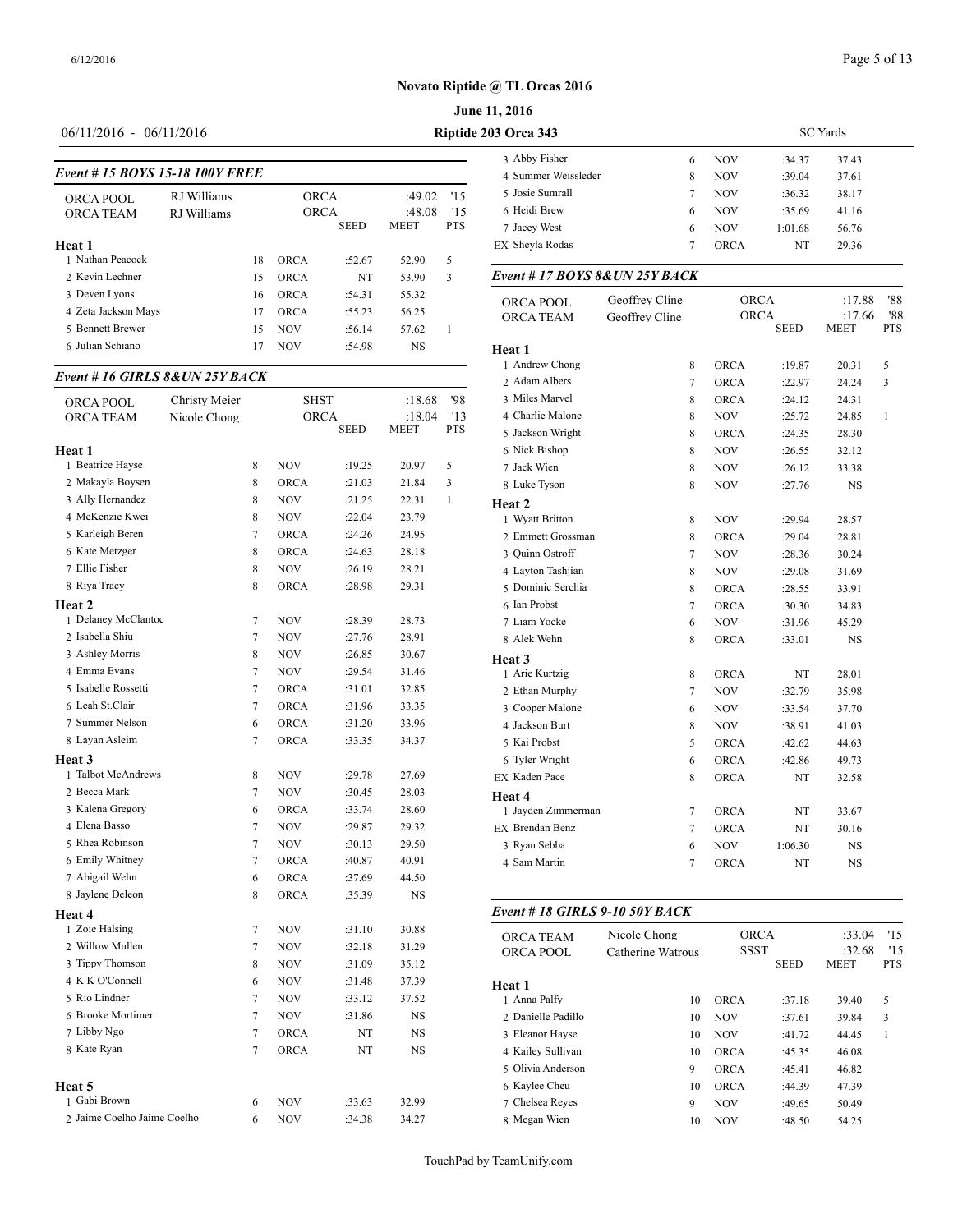SC Yards

## **Novato Riptide @ TL Orcas 2016**

## **June 11, 2016**

| 06/11/2016 - 06/11/2016       |                |             |             |             | Riptide 203 Orca 343 |                    |  |  |
|-------------------------------|----------------|-------------|-------------|-------------|----------------------|--------------------|--|--|
| <b>Heat 2</b>                 |                |             |             |             |                      | EX Sam Spencer     |  |  |
| 1 Marissa Boysen              | 10             | <b>ORCA</b> | :47.23      | 44.59       |                      |                    |  |  |
| 2 Jessa Dunn                  | 9              | <b>ORCA</b> | :47.68      | 51.23       |                      | Event # 20 GIRI    |  |  |
| 3 Cassidy Low                 | 9              | <b>ORCA</b> | :51.33      | 51.40       |                      | <b>ORCA TEAM</b>   |  |  |
| 4 Mariana Reyes               | 10             | ORCA        | :49.77      | 53.64       |                      | ORCA POOL          |  |  |
| 5 Morgan Brew                 | 9              | <b>NOV</b>  | :53.25      | 56.27       |                      |                    |  |  |
| 6 Olivia Hatch                | 9              | <b>NOV</b>  | :57.19      | 56.66       |                      | Heat 1             |  |  |
| 7 Allie Pierotti              | 10             | NOV         | :56.82      | 57.96       |                      | 1 Kaley McIntyre   |  |  |
| 8 Sneha Yendluri              | 10             | <b>NOV</b>  | :54.11      | DO          |                      | 2 Nicole Chong     |  |  |
| <b>Heat 3</b>                 |                |             |             |             |                      | 3 Kira Rodriguez   |  |  |
| 1 Carolina Caldwell           | 10             | ORCA        | :53.26      | 53.03       |                      | 4 Olivia Hoover    |  |  |
| 2 Hayden Goldberg             | 9              | <b>ORCA</b> | :52.74      | 53.99       |                      | 5 Lulu O'Leary     |  |  |
| 3 Ruthie King                 | 9              | <b>ORCA</b> | :52.50      | 54.82       |                      | 6 Malia Davis      |  |  |
| 4 Jasmine Rodas               | 10             | ORCA        | :53.92      | 57.43       |                      | 7 Sienna Sume      |  |  |
| 5 Grace Thelen                | 9              | <b>NOV</b>  | 1:02.31     | 1:01.17     |                      | 8 Isabella Xu      |  |  |
| 6 Holly Ross                  | 9              | <b>NOV</b>  | :57.51      | 1:02.08     |                      | Heat 2             |  |  |
| 7 Sam Farber                  | 9              | NOV         | 1:08.34     | 1:08.69     |                      | 1 Thalia Yamini    |  |  |
| 8 Avery Allen                 | 9              | <b>NOV</b>  | :58.64      | DO          |                      | 2 Eva Gibson       |  |  |
| <b>Heat 4</b>                 |                |             |             |             |                      | 3 Mia Mitaine      |  |  |
| 1 Lauren Ceravntez            | 9              | <b>NOV</b>  | NT          | 56.27       |                      | 4 Lily Zimmerman   |  |  |
| 2 Natalie Jaworski            | 9              | <b>ORCA</b> | :56.04      | 56.82       |                      | 5 Caitlyn Harrell  |  |  |
| 3 Laurel Buffum               | 10             | <b>ORCA</b> | :57.89      | 57.60       |                      | 6 Gianna Scafani   |  |  |
| 4 Gigi McAllister             | 9              | ORCA        | 1:08.36     | 1:04.22     |                      | 7 Sophia Stratigos |  |  |
| 5 Lulu Real                   | 9              | <b>NOV</b>  | 1:16.02     | 1:09.27     |                      | 8 Michaelanne Ca   |  |  |
| 6 Sadie Jordan                | 9              | ORCA        | 1:11.46     | 1:13.28     |                      | Heat 3             |  |  |
| 7 Jenifer West                | 9              | <b>NOV</b>  | 1:09.66     | 1:17.12     |                      | 1 Romina Calvi     |  |  |
| 8 Nichole Aguilar             | 10             | <b>ORCA</b> | 1:02.30     | <b>NS</b>   |                      | 2 Noelle Canedo    |  |  |
|                               |                |             |             |             |                      | 3 Alexis Grusby    |  |  |
| Event # 19 BOYS 9-10 50Y BACK |                |             |             |             |                      | 4 Roselyn De Leo   |  |  |
| <b>ORCA TEAM</b>              | Gavin Paulev   | <b>ORCA</b> |             | :33.51      | '05                  | 5 Hailey Gillespie |  |  |
| ORCA POOL                     | Peter Wickland | <b>NOV</b>  |             | :33.58      | '97                  | 6 Jessica West     |  |  |
|                               |                |             | <b>SEED</b> | <b>MEET</b> | <b>PTS</b>           | 7 Laney Spry       |  |  |
| .                             |                |             |             |             |                      | 0 Vamini Crivactor |  |  |

| Heat 1             |    |             |         |                |   | 8 Yamini Srivas   |
|--------------------|----|-------------|---------|----------------|---|-------------------|
| 1 Andre Ignoffo    | 10 | <b>ORCA</b> | :34.40  | 34.32          | 5 | Heat 4            |
| 2 Magnus Hodge     | 9  | <b>ORCA</b> | :46.84  | 47.07          | 3 | 1 Ella Galetti    |
| 3 Ezra Portillo    | 10 | <b>NOV</b>  | :47.06  | 47.71          | 1 | 2 Dalila Butterfi |
| 4 Finn Sumrall     | 9  | <b>NOV</b>  | :45.70  | 48.13          |   | 3 Pilar Diaz      |
| 5 Noah Nicholas    | 10 | <b>NOV</b>  | :47.47  | 49.26          |   | 4 Gia De La ren   |
| 6 Henry Sowers     | 9  | <b>ORCA</b> | 1:03.59 | 1:01.50        |   | 5 Camila Acacio   |
| 7 Coen Rivera      | 9  | <b>ORCA</b> | :57.58  | 1:01.93        |   | 6 Jane Ryan       |
| 8 Shane Britton    | 10 | <b>NOV</b>  | :51.49  | D <sub>O</sub> |   |                   |
| Heat 2             |    |             |         |                |   | Event # 21 $BO$   |
| 1 Andrew Halsing   | 9  | <b>NOV</b>  | :53.85  | 55.99          |   | <b>ORCA TEAM</b>  |
| 2 Nathan Kwei      | 10 | <b>NOV</b>  | :51.92  | 56.31          |   | ORCA POOL         |
| 3 Dominic Scafani  | 9  | <b>NOV</b>  | :55.06  | 57.78          |   |                   |
| 4 Brendan Kennedy  | 9  | <b>ORCA</b> | 1:05.77 | 1:01.19        |   | Heat 1            |
| 5 Wally Fisher     | 10 | <b>NOV</b>  | 1:00.55 | 1:08.35        |   | 1 Brett Brewer    |
| 6 Kenin Davis      | 10 | <b>ORCA</b> | 1:03.97 | 1:11.96        |   | 2 Sam Rhinehar    |
| 7 Owen Mayberry    | 9  | <b>NOV</b>  | :59.87  | DO             |   | 3 Merrik Jasko    |
| 8 Francesco Calvi  | 9  | <b>ORCA</b> | NT      | DO             |   | 4 Mark Shen       |
| Heat 3             |    |             |         |                |   | 5 Sean Padillo    |
| 1 Cyrus Wood       | 10 | <b>NOV</b>  | 1:04.55 | 1:00.39        |   | 6 Nc O'Halloran   |
| 2 Sullivan Ostroff | 9  | <b>NOV</b>  | 1:06.71 | 1:01.41        |   | 7 Phoenix Lindr   |
| 3 Jack Alvarado    | 9  | <b>NOV</b>  | 1:03.03 | 1:03.76        |   | 8 Cooper Sumra    |
| 4 Ben Flora        | 9  | <b>NOV</b>  | 1:02.32 | 1:07.30        |   | Heat 2            |
| 5 Tanay Muppidi    | 9  | <b>NOV</b>  | 1:07.33 | 1:09.01        |   | 1 Ethan Hatch     |

| EX Sam Spencer                       | 9                                    | NOV                        | NT          | 1:17.90                         |                          |
|--------------------------------------|--------------------------------------|----------------------------|-------------|---------------------------------|--------------------------|
| Event # 20 GIRLS 11-12 50Y BACK      |                                      |                            |             |                                 |                          |
| <b>ORCA TEAM</b><br><b>ORCA POOL</b> | Madeline Salesky<br>Madeline Salesky | <b>ORCA</b><br><b>ORCA</b> | <b>SEED</b> | :29.90<br>:30.15<br><b>MEET</b> | '10<br>'10<br><b>PTS</b> |
| Heat 1                               |                                      |                            |             |                                 |                          |
| 1 Kaley McIntyre                     | 12                                   | <b>NOV</b>                 | :31.62      | 31.77                           | 5                        |
| 2 Nicole Chong                       | 11                                   | <b>ORCA</b>                | :31.81      | 32.70                           | 3                        |
| 3 Kira Rodriguez                     | 11                                   | <b>ORCA</b>                | :34.90      | 35.59                           | 1                        |
| 4 Olivia Hoover                      | 12                                   | ORCA                       | :35.24      | 35.68                           |                          |
| 5 Lulu O'Leary                       | 12                                   | <b>NOV</b>                 | :36.48      | 38.32                           |                          |
| 6 Malia Davis                        | 12                                   | <b>ORCA</b>                | :37.59      | 38.95                           |                          |
| 7 Sienna Sume                        | 12                                   | <b>NOV</b>                 | :38.89      | 39.39                           |                          |
| 8 Isabella Xu                        | 12                                   | <b>NOV</b>                 | :40.61      | 40.37                           |                          |
| Heat 2                               |                                      |                            |             |                                 |                          |
| 1 Thalia Yamini                      | 11                                   | <b>ORCA</b>                | :38.60      | 37.63                           |                          |
| 2 Eva Gibson                         | 12                                   | <b>NOV</b>                 | :42.27      | 43.17                           |                          |
| 3 Mia Mitaine                        | 11                                   | <b>ORCA</b>                | :43.00      | 43.72                           |                          |
| 4 Lily Zimmerman                     | 11                                   | <b>ORCA</b>                | :44.01      | 43.88                           |                          |
| 5 Caitlyn Harrell                    | 11                                   | <b>ORCA</b>                | :42.87      | 44.53                           |                          |
| 6 Gianna Scafani                     | 11                                   | <b>NOV</b>                 | :43.18      | 46.73                           |                          |
| 7 Sophia Stratigos                   | 12                                   | <b>NOV</b>                 | :44.39      | 47.34                           |                          |
| 8 Michaelanne Cannan                 | 11                                   | <b>NOV</b>                 | :47.48      | 52.09                           |                          |
| Heat 3                               |                                      |                            |             |                                 |                          |
| 1 Romina Calvi                       | 11                                   | <b>ORCA</b>                | :46.42      | 46.33                           |                          |
| 2 Noelle Canedo                      | 12                                   | <b>NOV</b>                 | :50.11      | 47.47                           |                          |
| 3 Alexis Grusby                      | 12                                   | <b>NOV</b>                 | :47.62      | 48.65                           |                          |
| 4 Roselyn De Leon                    | 11                                   | <b>ORCA</b>                | :46.51      | 48.82                           |                          |
| 5 Hailey Gillespie                   | 11                                   | <b>ORCA</b>                | :48.52      | 50.44                           |                          |
| 6 Jessica West                       | 11                                   | <b>NOV</b>                 | :57.91      | 1:01.01                         |                          |
| 7 Laney Spry                         | 11                                   | ORCA                       | :44.80      | DQ                              |                          |
| 8 Yamini Srivastava                  | 11                                   | <b>NOV</b>                 | :54.19      | NS                              |                          |
| <b>Heat 4</b>                        |                                      |                            |             |                                 |                          |
| 1 Ella Galetti                       | 11                                   | <b>ORCA</b>                | NT          | 50.00                           |                          |
| 2 Dalila Butterfield                 | 11                                   | <b>ORCA</b>                | :53.07      | 57.23                           |                          |
| 3 Pilar Diaz                         | 11                                   | <b>ORCA</b>                | :58.21      | 57.24                           |                          |
| 4 Gia De La renta                    | 11                                   | <b>NOV</b>                 | 1:00.12     | 1:00.01                         |                          |
| 5 Camila Acacio                      | 11                                   | <b>NOV</b>                 | 1:05.39     | 1:05.98                         |                          |
| 6 Jane Ryan                          | 11                                   | <b>ORCA</b>                | :52.53      | <b>NS</b>                       |                          |

#### *Event # 21 BOYS 11-12 50Y BACK*

| <b>ORCA TEAM</b><br>ORCA POOL | Geoffrey Cline<br>Geoffrey Cline | <b>ORCA</b><br><b>WAVE</b> | <b>SEED</b> | :29.44<br>:29.62<br>MEET | 92<br>92<br><b>PTS</b> |  |
|-------------------------------|----------------------------------|----------------------------|-------------|--------------------------|------------------------|--|
| Heat 1                        |                                  |                            |             |                          |                        |  |
| 1 Brett Brewer                | 12                               | <b>NOV</b>                 | :32.86      | 32.75                    | 5                      |  |
| 2. Sam Rhinehart              | 12                               | <b>NOV</b>                 | :34.43      | 34.22                    | 3                      |  |
| 3 Merrik Jasko                | 11                               | <b>ORCA</b>                | :35.53      | 35.06                    | 1                      |  |
| 4 Mark Shen                   | 11                               | <b>NOV</b>                 | :40.80      | 39.24                    |                        |  |
| 5 Sean Padillo                | 12                               | <b>NOV</b>                 | :37.48      | 39.72                    |                        |  |
| 6 Nc O'Halloran               | 11                               | <b>NOV</b>                 | :43.51      | 41.89                    |                        |  |
| 7 Phoenix Lindner             | 12                               | <b>NOV</b>                 | :44.88      | 43.11                    |                        |  |
| 8 Cooper Sumrall              | 12                               | <b>NOV</b>                 | :45.23      | 47.04                    |                        |  |
| Heat 2                        |                                  |                            |             |                          |                        |  |
| 1 Ethan Hatch                 | 11                               | NOV                        | :48.09      | 48.58                    |                        |  |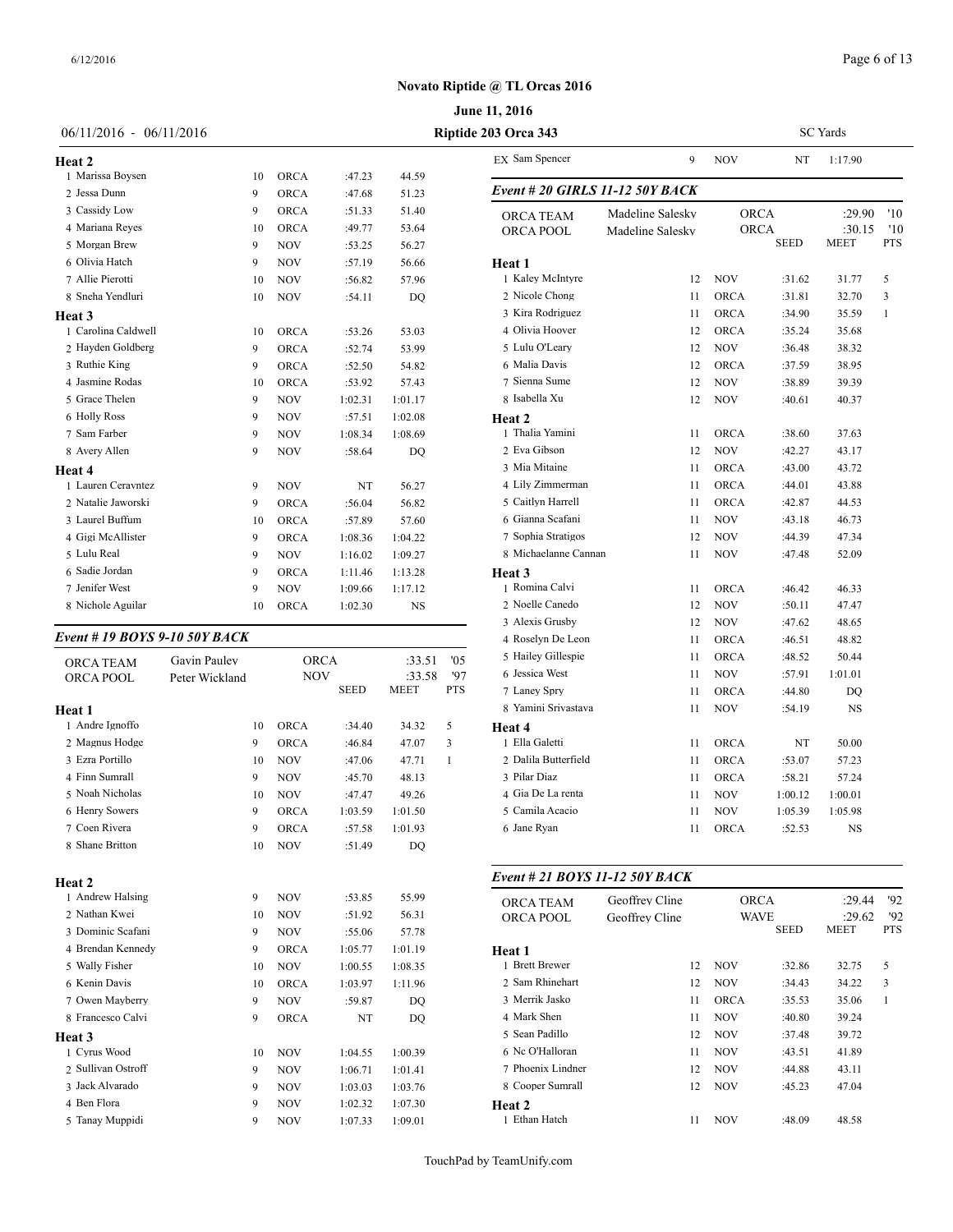SC Yards

#### **Novato Riptide @ TL Orcas 2016**

|                           |    |            |        |       | <b>June 11, 2016</b> |
|---------------------------|----|------------|--------|-------|----------------------|
| $06/11/2016 - 06/11/2016$ |    |            |        |       | Riptide 203 Orca 343 |
| 2 Nathan Flora            | 12 | <b>NOV</b> | :48.68 | 49.12 | 1 Sophie Ba          |
| 3 Owan Baysinger          | 12 | <b>NOV</b> | :52.91 | 52.67 | 2 Molly Mc           |
| 4 Eric Tavenner           | 11 | <b>NOV</b> | :51.46 | 53.30 | 3 Katie May          |
| 5 Elijah De Souza         | 12 | <b>NOV</b> | :51.90 | 53.99 | 4 Abby Wilc          |
| 6 Jack Hagerman           | 12 | <b>NOV</b> | :52.28 | 54.57 | 5 Estefany C         |
| <b>Heat 3</b>             |    |            |        |       | 6 Madie Bal          |
| 1 Cooper Thelen           | 12 | <b>NOV</b> | :56.74 | 52.48 | Heat 2               |
| 2 Gibson Chidel           | 12 | <b>NOV</b> | :55.99 | 55.03 | 1 Sydney Gi          |
| 3 Ryan Hagerman           | 12 | <b>NOV</b> | :56.51 | 56.89 | 2 Samantha           |
| <b>EX</b> Jack Spencer    | 12 | <b>NOV</b> | NT     | 46.01 | 3 Mikayla Z          |

#### *Event # 22 GIRLS 13-14 50Y BACK*

| ORCA TEAM<br>ORCA POOL          | Sophie Keith-Brown<br>Kelsey Louderback |    | <b>ORCA</b><br><b>ORCA</b> |             | :29.64<br>:30.26 | '15<br>97       | ORCA TEAM<br>ORCA POOL               |
|---------------------------------|-----------------------------------------|----|----------------------------|-------------|------------------|-----------------|--------------------------------------|
|                                 |                                         |    |                            | <b>SEED</b> | <b>MEET</b>      | <b>PTS</b>      |                                      |
| Heat 1                          |                                         |    |                            |             |                  |                 | Heat 1                               |
| 1 Skylee Falk                   |                                         | 14 | <b>ORCA</b>                | :32.45      | 33.12            | 5               | 1 Aidan Parikh                       |
| 2 Sopia Scafani                 |                                         | 14 | <b>NOV</b>                 | :35.51      | 34.70            | 3               | 2 Nico Salvemini                     |
| 3 Kathryn Arinduque             |                                         | 13 | <b>ORCA</b>                | :34.86      | 35.31            | $\mathbf{1}$    | 3 Kevin Lechner                      |
| 4 Yevmi Canche                  |                                         | 13 | <b>ORCA</b>                | :38.45      | 38.46            |                 | 4 Max Harrod                         |
| 5 Sarita Parikh                 |                                         | 13 | <b>NOV</b>                 | :37.93      | 38.94            |                 | 5 Zeta Jackson Ma                    |
| 6 Jayne Dito                    |                                         | 13 | <b>NOV</b>                 | :38.82      | 39.74            |                 | 6 Bennett Brewer                     |
| 7 Monique Orozco                |                                         | 13 | <b>NOV</b>                 | :46.81      | 46.51            |                 |                                      |
| 8 Karina Yamini                 |                                         | 13 | <b>ORCA</b>                | :37.83      | <b>NS</b>        |                 | Event # 26 GIRI                      |
| Heat 2                          |                                         |    |                            |             |                  |                 | <b>ORCA TEAM</b>                     |
| 1 Brianna Zavaglia              |                                         | 13 | <b>ORCA</b>                | :39.41      | 40.01            |                 | <b>ORCA POOL</b>                     |
| 2 Ava Wood                      |                                         | 13 | <b>NOV</b>                 | :47.23      | 46.03            |                 |                                      |
| 3 Juliana McKenna               |                                         | 14 | <b>ORCA</b>                | :45.94      | 47.80            |                 | Heat 1                               |
| 4 Sophia Steddin                |                                         | 13 | <b>NOV</b>                 | :47.26      | 49.06            |                 | 1 McKenzie Kwei                      |
| 5 Madison Sneath                |                                         | 13 | <b>NOV</b>                 | :48.12      | 51.86            |                 | 2 Julia Wise                         |
| 6 Jacelyn Freitas               |                                         | 13 | NOV                        | :52.07      | 55.03            |                 | 3 Brittney Blair                     |
| 7 Jordan Freitas                |                                         | 13 | <b>NOV</b>                 | :55.09      | 55.39            |                 | 4 Tippy Thomson                      |
| 8 Eva Gibson                    |                                         | 12 | <b>NOV</b>                 | NT          | NS               |                 | 5 Karleigh Beren                     |
|                                 |                                         |    |                            |             |                  |                 | 6 Becca Mark                         |
| Event # 23 BOYS 13-14 50Y BACK  |                                         |    |                            |             |                  |                 | 7 Delaney McClar                     |
| ORCA TEAM                       | Jordan Nolan                            |    | <b>ORCA</b>                |             | :28.32           | '01             | 8 Cassidy Steffy                     |
| ORCA POOL                       | <b>Edward Focha</b>                     |    | <b>SHST</b>                |             | :27.76           | '06             | Heat 2                               |
|                                 |                                         |    |                            | <b>SEED</b> | MEET             | <b>PTS</b>      | 1 Riva Tracy                         |
| Heat 1                          |                                         |    |                            |             |                  |                 | 2 Tia Asleim                         |
| 1 Jonah Albers                  |                                         | 14 | <b>ORCA</b>                | :29.50      | 30.11            | 5               | 3 Ashley Morris                      |
| 2 Sam Morris                    |                                         | 13 | <b>NOV</b>                 | :32.78      | 32.66            | 3               | 4 Emily Whitney                      |
| 3 Boden Davis                   |                                         | 13 | ORCA                       | :32.65      | 33.03            | $\mathbf{1}$    | 5 Abigail Wehn                       |
| 4 Powell Nielsen                |                                         | 13 | <b>NOV</b>                 | :36.36      | 37.29            |                 | 6 Layan Asleim                       |
| 5 Zacharia Sume                 |                                         | 14 | <b>NOV</b>                 | :38.94      | 38.24            |                 |                                      |
| 6 Caio Gray                     |                                         | 13 | <b>NOV</b>                 | :40.45      | 41.77            |                 | Heat 3                               |
| 7 Cedric Hall                   |                                         | 13 | <b>ORCA</b>                | :40.32      | DQ               |                 | 1 Noe Hopkins                        |
| 8 Christian Fenton              |                                         | 13 | ORCA                       | 1:15.28     | <b>NS</b>        |                 | 2 Isabelle Rossetti                  |
|                                 |                                         |    |                            |             |                  |                 | EX Sheyla Rodas                      |
| Heat 2                          |                                         |    |                            |             |                  |                 | 4 Libby Ngo                          |
| 1 Will Pierotti                 |                                         | 13 | <b>NOV</b>                 | :40.52      | 40.65            |                 | 5 Kate Ryan                          |
| 2 Matt Martinez                 |                                         | 13 | <b>ORCA</b>                | NT          | NS               |                 |                                      |
| 3 Brian Marrett                 |                                         | 13 | <b>NOV</b>                 | 1:08.22     | <b>NS</b>        |                 | Event # 27 <b>BOY</b>                |
| Event # 24 GIRLS 15-18 50Y BACK |                                         |    |                            |             |                  |                 | <b>ORCA TEAM</b><br><b>ORCA POOL</b> |
|                                 | $On this Doothline$                     |    | ODCA                       |             | .2052            | 11 <sup>2</sup> |                                      |

| <b>ORCA TEAM</b> | Sophie Baublitz | ORCA        | :29.53 |            |            |  |      | <b>SEED</b> | MEET  | PTS |
|------------------|-----------------|-------------|--------|------------|------------|--|------|-------------|-------|-----|
| ORCA POOL        | Ouinn Gali      | SHST        | :29.45 | 112        | Heat 1     |  |      |             |       |     |
|                  |                 | <b>SEED</b> | meet   | <b>PTS</b> | Ben Lotosh |  | ORCA | 25.80       | 27.01 |     |

| 6 Madie Baldwin                   |                 |    |             | :37.77      | NS     |            |
|-----------------------------------|-----------------|----|-------------|-------------|--------|------------|
|                                   |                 | 15 | <b>NOV</b>  | :37.57      | NS     |            |
| Heat 2                            |                 |    |             |             |        |            |
| 1 Sydney Gibbs                    |                 | 16 | <b>NOV</b>  | NT          | 34.19  | 3          |
| 2 Samantha Wilson                 |                 | 16 | <b>ORCA</b> | :43.07      | 42.96  |            |
| 3 Mikayla Zavaglia                |                 | 16 | <b>ORCA</b> | :43.06      | 43.75  |            |
| Event # 25 BOYS 15-18 50Y BACK    |                 |    |             |             |        |            |
| ORCA TEAM                         | Tim Baker       |    | <b>ORCA</b> |             | :25.89 | '01        |
| ORCA POOL                         | Geoffrey Cline  |    | <b>WAVE</b> |             | :25.81 | '98        |
|                                   |                 |    |             | <b>SEED</b> | MEET   | <b>PTS</b> |
| Heat 1                            |                 |    |             |             |        |            |
| 1 Aidan Parikh                    |                 | 15 | <b>NOV</b>  | :29.34      | 29.53  | 5          |
| 2 Nico Salvemini                  |                 | 16 | <b>ORCA</b> | :28.76      | 29.70  | 3          |
| 3 Kevin Lechner                   |                 | 15 | <b>ORCA</b> | NT          | 30.04  | 1          |
| 4 Max Harrod                      |                 | 16 | <b>ORCA</b> | :29.92      | 30.43  |            |
| 5 Zeta Jackson Mays               |                 | 17 | <b>ORCA</b> | :29.94      | 30.91  |            |
| 6 Bennett Brewer                  |                 | 15 | <b>NOV</b>  | :32.54      | 32.11  |            |
| Event # 26 GIRLS 8& UN 25Y BREAST |                 |    |             |             |        |            |
| ORCA TEAM                         | Thalia Yamini   |    | <b>ORCA</b> |             | :20.87 | '13        |
| ORCA POOL                         | Emily Kuehler   |    | WAVE        |             | :20.59 | '91        |
|                                   |                 |    |             | <b>SEED</b> | MEET   | <b>PTS</b> |
| Heat 1                            |                 |    |             |             |        |            |
| 1 McKenzie Kwei                   |                 | 8  | <b>NOV</b>  | :25.94      | 28.63  | 5          |
| 2 Julia Wise                      |                 | 8  | <b>ORCA</b> | :28.54      | 29.47  | 3          |
| 3 Brittney Blair                  |                 | 7  | <b>ORCA</b> | :27.94      | 30.58  | 1          |
| 4 Tippy Thomson                   |                 | 8  | <b>NOV</b>  | :30.24      | 32.47  |            |
| 5 Karleigh Beren                  |                 | 7  | <b>ORCA</b> | :33.45      | 36.83  |            |
| 6 Becca Mark                      |                 | 7  | <b>NOV</b>  | :37.50      | 37.33  |            |
| 7 Delaney McClantoc               |                 | 7  | <b>NOV</b>  | :35.99      | 39.67  |            |
| 8 Cassidy Steffy                  |                 | 7  | <b>ORCA</b> | :33.90      | 40.37  |            |
| Heat 2                            |                 |    |             |             |        |            |
| 1 Riya Tracy                      |                 | 8  | <b>ORCA</b> | :35.11      | 35.09  |            |
| 2 Tia Asleim                      |                 | 8  | <b>ORCA</b> | :37.65      | 37.77  |            |
| 3 Ashley Morris                   |                 | 8  | <b>NOV</b>  | NT          | 39.65  |            |
| 4 Emily Whitney                   |                 | 7  | <b>ORCA</b> | :39.21      | 40.34  |            |
| 5 Abigail Wehn                    |                 | 6  | <b>ORCA</b> | :40.02      | 41.49  |            |
| 6 Layan Asleim                    |                 | 7  | <b>ORCA</b> | :42.98      | 56.30  |            |
| Heat 3                            |                 |    |             |             |        |            |
| 1 Noe Hopkins                     |                 | 6  | <b>ORCA</b> | NT          | 38.83  |            |
| 2 Isabelle Rossetti               |                 | 7  | <b>ORCA</b> | :43.92      | 47.09  |            |
|                                   |                 | 7  | <b>ORCA</b> | NT          | 42.11  |            |
|                                   |                 | 7  | <b>ORCA</b> | NT          | NS     |            |
| 4 Libby Ngo                       |                 |    |             | :43.41      | NS     |            |
| EX Sheyla Rodas<br>5 Kate Ryan    |                 | 7  | <b>ORCA</b> |             |        |            |
|                                   |                 |    |             |             |        |            |
| Event # 27 BOYS 8&UN 25Y BREAST   | Corban McIntosh |    | <b>ORCA</b> |             | :19.59 | '10        |
| ORCA TEAM<br>ORCA POOL            | Nicholas Glenn' |    | SSST        |             | :19.33 | '13        |

1 Sophie Baublitz 17 ORCA :31.09 31.26 5 2 Molly McSweeney 16 NOV :35.06 35.93 1 3 Katie Mayfield 16 ORCA :40.08 39.89 4 Abby Wilcer 15 NOV :34.08 45.45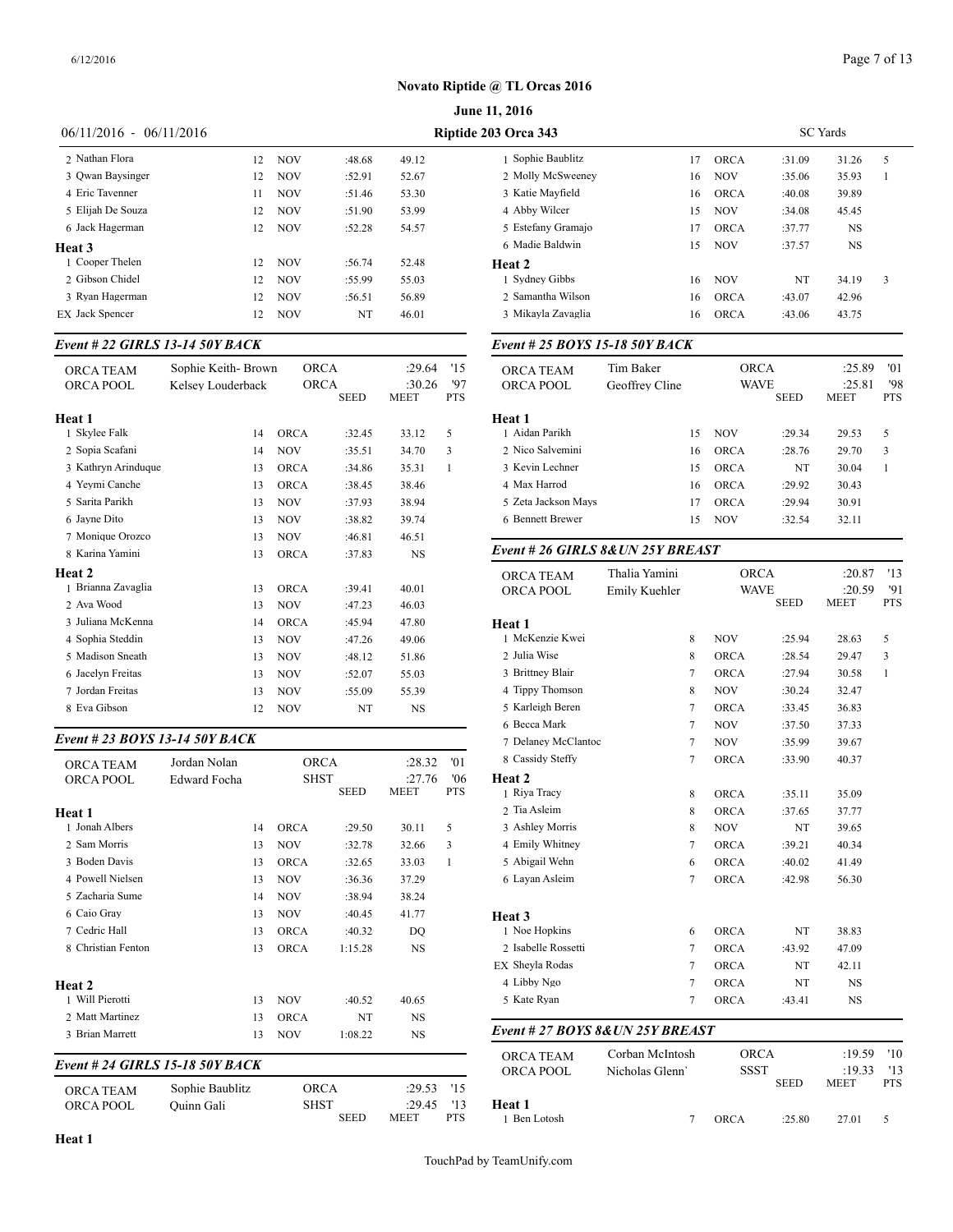|                           |   |             |        |           |   | <b>June 11, 2016</b> |  |
|---------------------------|---|-------------|--------|-----------|---|----------------------|--|
| $06/11/2016 - 06/11/2016$ |   |             |        |           |   | Riptide 203 Orca 343 |  |
| 2 Brodie Ross             | 7 | <b>ORCA</b> | :31.42 | 31.29     | 3 | 1 Nicholas Arinduque |  |
| 3 Riley Harbidge          | 8 | <b>ORCA</b> | :31.10 | 31.90     |   | 2 Mickey Jarjoura    |  |
| 4 Sebastian Pezzullo      | 8 | <b>ORCA</b> | :37.33 | 38.45     |   | 3 Nathan Kwei        |  |
| 5 Dominic Serchia         | 8 | <b>ORCA</b> | :37.33 | 42.15     |   | 4 Magnus Hodge       |  |
| 6 Alek Wehn               | 8 | <b>ORCA</b> | :29.58 | <b>NS</b> |   | 5 Brendan Kennedy    |  |
| Heat 2                    |   |             |        |           |   | 6 Kenin Davis        |  |
| 1 Miles Marvel            | 8 | <b>ORCA</b> | :38.86 | 34.36     |   | 7 Andrew Halsing     |  |
| 2 Arie Kurtzig            | 8 | <b>ORCA</b> | NT     | 36.84     |   | 8 Shane Britton      |  |
| 3 Jayden Zimmerman        | 7 | <b>ORCA</b> | :39.85 | 38.76     |   | Heat 2               |  |
| 4 Bo Jordan               | 6 | <b>ORCA</b> | :46.09 | 44.62     |   | 1 Kai Bachtiger      |  |
| 5 Kai Probst              | 5 | <b>ORCA</b> | :42.70 | 46.01     |   | 2 Henry Sowers       |  |
| EX Brendan Benz           | 7 | ORCA        | NT     | 37.73     |   | 3 Owen Mayberry      |  |
| 7 Ian Probst              | 7 | <b>ORCA</b> | :42.48 | DO        |   | 4 Coen Rivera        |  |

#### *Event # 28 GIRLS 9-10 50Y BREAST*

| <b>ORCA TEAM</b>    | Thalia Yamini |    | <b>ORCA</b> |             | :38.46      | '15          |                                  |                     |    |                           |             |                  |
|---------------------|---------------|----|-------------|-------------|-------------|--------------|----------------------------------|---------------------|----|---------------------------|-------------|------------------|
| <b>ORCA POOL</b>    | Elena Alvarez |    | <b>SHST</b> |             | :37.82      | '97          | Event #30 GIRLS 11-12 50Y BREAST |                     |    |                           |             |                  |
|                     |               |    |             | <b>SEED</b> | <b>MEET</b> | <b>PTS</b>   | <b>ORCA TEAM</b>                 | Nicolette Jasko     |    | <b>ORCA</b>               |             | :33.97           |
| Heat 1              |               |    |             |             |             |              | ORCA POOL                        | Alyssa Lo           |    | <b>SHST</b>               |             | :32.98           |
| 1 Catherine Fahrner |               | 10 | <b>ORCA</b> | :40.86      | 41.08       | 5            |                                  |                     |    |                           | <b>SEED</b> | <b>MEET</b>      |
| 2 Eleanor Hayse     |               | 10 | <b>NOV</b>  | :44.82      | 43.74       | 3            | Heat 1                           |                     |    |                           |             |                  |
| 3 Danielle Padillo  |               | 10 | <b>NOV</b>  | :43.87      | 45.13       | $\mathbf{1}$ | 1 Thalia Yamini                  |                     | 11 | <b>ORCA</b>               | :38.60      | 37.97            |
| 4 Chelsea Reyes     |               | 9  | <b>NOV</b>  | :45.65      | 46.48       |              | 2 Kate O'Leary                   |                     | 12 | <b>NOV</b>                | :40.98      | 40.81            |
| 5 Olivia Anderson   |               | 9  | <b>ORCA</b> | :46.95      | 49.17       |              | 3 Sonya Urban                    |                     | 12 | <b>NOV</b>                | :40.73      | 41.04            |
| 6 Jessa Dunn        |               | 9  | <b>ORCA</b> | :49.26      | 49.30       |              | 4 Gianna Ross                    |                     | 12 | <b>ORCA</b>               | :41.74      | 42.70            |
| 7 Kristy Thomson    |               | 10 | <b>NOV</b>  | :48.76      | 50.96       |              | 5 Sabrina Falk                   |                     | 12 | <b>ORCA</b>               | :42.69      | 43.03            |
| 8 Cassidy Low       |               | 9  | <b>ORCA</b> | :51.27      | <b>DQ</b>   |              | 6 Laura Hatch                    |                     | 12 | <b>NOV</b>                | :43.47      | 45.16            |
| Heat 2              |               |    |             |             |             |              | 7 Lily Ott                       |                     | 12 | <b>NOV</b>                | :43.97      | 47.84            |
| 1 Amanda Ross       |               | 10 | <b>NOV</b>  | :51.08      | 50.67       |              | EX Talia Solomon                 |                     | 11 | ORCA                      | :43.73      | <b>NS</b>        |
| 2 Natalie Jaworski  |               | 9  | <b>ORCA</b> | :56.82      | 54.05       |              | Heat 2                           |                     |    |                           |             |                  |
| 3 Megan Wien        |               | 10 | <b>NOV</b>  | :56.40      | 56.78       |              | 1 Sophia Smulewtiz               |                     | 11 | ORCA                      | :44.64      | 43.91            |
| 4 Kailey Sullivan   |               | 10 | <b>ORCA</b> | :56.60      | 57.01       |              | 2 Eva Gibson                     |                     | 12 | <b>NOV</b>                | :44.64      | 44.80            |
| 5 Sloane Carey      |               | 9  | ORCA        | :57.04      | 58.19       |              | 3 Sienna Sume                    |                     | 12 | <b>NOV</b>                | :45.50      | 45.88            |
| 6 Morgan Brew       |               | 9  | NOV         | :56.42      | 58.51       |              | 4 Gianna Scafani                 |                     | 11 | <b>NOV</b>                | :44.64      | 46.06            |
| 7 Avery Allen       |               | 9  | <b>NOV</b>  | 1:01.54     | <b>DQ</b>   |              | 5 Alexis Grusby                  |                     | 12 | <b>NOV</b>                | :47.92      | 46.59            |
| 8 Clara Rubin       |               | 9  | <b>ORCA</b> | :55.70      | <b>NS</b>   |              | 6 Lucy Jaworski                  |                     | 11 | <b>ORCA</b>               | :51.81      | 50.55            |
| Heat 3              |               |    |             |             |             |              | 7 Lily Zimmerman                 |                     | 11 | <b>ORCA</b>               | :54.10      | 51.61            |
| 1 Laurel Buffum     |               | 10 | <b>ORCA</b> | 1:01.49     | 59.74       |              | 8 Laney Spry                     |                     | 11 | <b>ORCA</b>               | :53.93      | 58.49            |
| 2 Kelsey Levine     |               | 10 | <b>ORCA</b> | :58.65      | 1:03.09     |              | Heat 3                           |                     |    |                           |             |                  |
| 3 Halie Chaban      |               | 9  | <b>ORCA</b> | 1:08.89     | 1:03.21     |              | 1 Michaelanne Cannan             |                     | 11 | <b>NOV</b>                | :52.93      | 53.70            |
| 4 Jasmine Rodas     |               | 10 | ORCA        | 1:04.40     | 1:05.29     |              | 2 Hailey Gillespie               |                     | 11 | <b>ORCA</b>               | :57.17      | 55.48            |
| 5 Olivia Hatch      |               | 9  | <b>NOV</b>  | 1:03.83     | 1:06.45     |              | 3 Jessica West                   |                     | 11 | <b>NOV</b>                | 1:01.23     | 1:00.49          |
| 6 Allie Pierotti    |               | 10 | <b>NOV</b>  | 1:05.94     | 1:10.23     |              | 4 Dalila Butterfield             |                     | 11 | <b>ORCA</b>               | 1:01.09     | 1:02.65          |
| 7 Jenifer West      |               | 9  | <b>NOV</b>  | 1:32.55     | 1:33.65     |              | 5 Mia Mitaine                    |                     | 11 | ORCA                      | 1:08.50     | 1:04.35          |
| 8 Mariana Reyes     |               | 10 | <b>ORCA</b> | :58.79      | <b>DQ</b>   |              | 6 Pilar Diaz                     |                     | 11 | <b>ORCA</b>               | :58.94      | DQ               |
| Heat 4              |               |    |             |             |             |              | 7 Roselyn De Leon                |                     | 11 | <b>ORCA</b>               | 1:00.90     | <b>NS</b>        |
| 1 Lauren Ceravntez  |               | 9  | <b>NOV</b>  | NT          | 1:02.01     |              |                                  |                     |    |                           |             |                  |
| 2 Ruthie King       |               | 9  | <b>ORCA</b> | 1:10.54     | 1:12.01     |              |                                  |                     |    |                           |             |                  |
| 3 Gigi McAllister   |               | 9  | <b>ORCA</b> | NT          | 1:30.96     |              | Event # 31 BOYS 11-12 50Y BREAST |                     |    |                           |             |                  |
| 4 Sadie Jordan      |               | 9  | <b>ORCA</b> | 1:13.45     | <b>DQ</b>   |              |                                  |                     |    |                           |             |                  |
| 5 Hannah Levine     |               | 9  | ORCA        | NT          | <b>NS</b>   |              | ORCA TEAM                        | Alex Claiborne      |    | <b>ORCA</b><br><b>NOV</b> |             | :33.38<br>:33.04 |
|                     |               |    |             |             |             |              | ORCA POOL                        | <b>Brad Hartwig</b> |    |                           | <b>SEED</b> | <b>MEET</b>      |

#### *Event # 29 BOYS 9-10 50Y BREAST*

| <b>ORCA TEAM</b> | M.Gavin Pauley 05    | ORCA        | $:38.83$ '98 | 2. Sean Padillo    |
|------------------|----------------------|-------------|--------------|--------------------|
| ORCA POOL        | <b>Matthew Davis</b> | NOV         | $-3735$ '93  | 3 Garrett Goldbers |
|                  |                      | <b>SEED</b> | PTS.<br>MEET | 4 Joseph Ferrara   |

| <b>03 Orca 343</b>   |    |             |         | <b>SC</b> Yards |   |  |
|----------------------|----|-------------|---------|-----------------|---|--|
| 1 Nicholas Arinduque | 9  | <b>ORCA</b> | :48.11  | 46.40           | 5 |  |
| 2 Mickey Jarjoura    | 10 | <b>NOV</b>  | :47.89  | 49.39           | 3 |  |
| 3 Nathan Kwei        | 10 | <b>NOV</b>  | :53.97  | 57.89           | 1 |  |
| 4 Magnus Hodge       | 9  | <b>ORCA</b> | 1:00.62 | 59.28           |   |  |
| 5 Brendan Kennedy    | 9  | <b>ORCA</b> | 1:00.14 | 59.32           |   |  |
| 6 Kenin Davis        | 10 | <b>ORCA</b> | :59.71  | 1:08.56         |   |  |
| 7 Andrew Halsing     | 9  | <b>NOV</b>  | :58.76  | DO              |   |  |
| 8 Shane Britton      | 10 | <b>NOV</b>  | :57.80  | DO              |   |  |
| Heat 2               |    |             |         |                 |   |  |
| 1 Kai Bachtiger      | 9  | <b>ORCA</b> | NT      | 1:01.68         |   |  |
| 2 Henry Sowers       | 9  | <b>ORCA</b> | 1:09.09 | 1:06.48         |   |  |
| 3 Owen Mayberry      | 9  | <b>NOV</b>  | 1:51.27 | 1:09.54         |   |  |
| 4 Coen Rivera        | 9  | <b>ORCA</b> | 1:11.45 | 1:21.72         |   |  |
| EX Francesco Calvi   | 9  | <b>ORCA</b> | NT      | 55.76           |   |  |
| EX Sam Spencer       | 9  | <b>NOV</b>  | NT      | DQ              |   |  |

| <b>ORCA TEAM</b>     | Nicolette Jasko | <b>ORCA</b> |             | :33.97      | '13        |
|----------------------|-----------------|-------------|-------------|-------------|------------|
| ORCA POOL            | Alyssa Lo       | <b>SHST</b> |             | :32.98      | '03        |
|                      |                 |             | <b>SEED</b> | <b>MEET</b> | <b>PTS</b> |
| Heat 1               |                 |             |             |             |            |
| 1 Thalia Yamini      | 11              | <b>ORCA</b> | :38.60      | 37.97       | 5          |
| 2 Kate O'Leary       | 12              | <b>NOV</b>  | :40.98      | 40.81       | 3          |
| 3 Sonya Urban        | 12              | <b>NOV</b>  | :40.73      | 41.04       | 1          |
| 4 Gianna Ross        | 12              | <b>ORCA</b> | :41.74      | 42.70       |            |
| 5 Sabrina Falk       | 12              | <b>ORCA</b> | :42.69      | 43.03       |            |
| 6 Laura Hatch        | 12              | <b>NOV</b>  | :43.47      | 45.16       |            |
| 7 Lily Ott           | 12              | <b>NOV</b>  | :43.97      | 47.84       |            |
| EX Talia Solomon     | 11              | <b>ORCA</b> | :43.73      | NS          |            |
| Heat 2               |                 |             |             |             |            |
| 1 Sophia Smulewtiz   | 11              | <b>ORCA</b> | :44.64      | 43.91       |            |
| 2 Eva Gibson         | 12              | <b>NOV</b>  | :44.64      | 44.80       |            |
| 3 Sienna Sume        | 12              | <b>NOV</b>  | :45.50      | 45.88       |            |
| 4 Gianna Scafani     | 11              | <b>NOV</b>  | :44.64      | 46.06       |            |
| 5 Alexis Grusby      | 12              | <b>NOV</b>  | :47.92      | 46.59       |            |
| 6 Lucy Jaworski      | 11              | <b>ORCA</b> | :51.81      | 50.55       |            |
| 7 Lily Zimmerman     | 11              | <b>ORCA</b> | :54.10      | 51.61       |            |
| 8 Laney Spry         | 11              | <b>ORCA</b> | :53.93      | 58.49       |            |
| Heat 3               |                 |             |             |             |            |
| 1 Michaelanne Cannan | 11              | <b>NOV</b>  | :52.93      | 53.70       |            |
| 2 Hailey Gillespie   | 11              | <b>ORCA</b> | :57.17      | 55.48       |            |
| 3 Jessica West       | 11              | <b>NOV</b>  | 1:01.23     | 1:00.49     |            |
| 4 Dalila Butterfield | 11              | <b>ORCA</b> | 1:01.09     | 1:02.65     |            |
| 5 Mia Mitaine        | 11              | <b>ORCA</b> | 1:08.50     | 1:04.35     |            |
| 6 Pilar Diaz         | 11              | <b>ORCA</b> | :58.94      | DQ          |            |
| 7 Roselyn De Leon    | 11              | <b>ORCA</b> | 1:00.90     | <b>NS</b>   |            |
|                      |                 |             |             |             |            |

#### *Event # 31 BOYS 11-12 50Y BREAST*

| <b>ORCA TEAM</b><br><b>ORCA POOL</b> | Alex Claiborne<br>Brad Hartwig |    | <b>ORCA</b><br><b>NOV</b><br><b>SEED</b> |        | :33.38<br>:33.04<br><b>MEET</b> | '07<br>'07<br><b>PTS</b> |
|--------------------------------------|--------------------------------|----|------------------------------------------|--------|---------------------------------|--------------------------|
| Heat 1                               |                                |    |                                          |        |                                 |                          |
| 1 Merrik Jasko                       |                                | 11 | <b>ORCA</b>                              | :36.93 | 37.36                           | 5                        |
| 2 Sean Padillo                       |                                | 12 | <b>NOV</b>                               | :40.97 | 39.06                           | 3                        |
| 3 Garrett Goldberg                   |                                | 11 | <b>ORCA</b>                              | :39.43 | 40.06                           |                          |
| 4 Joseph Ferrara                     |                                | 12 | <b>ORCA</b>                              | :41.80 | 42.06                           |                          |
|                                      |                                |    |                                          |        |                                 |                          |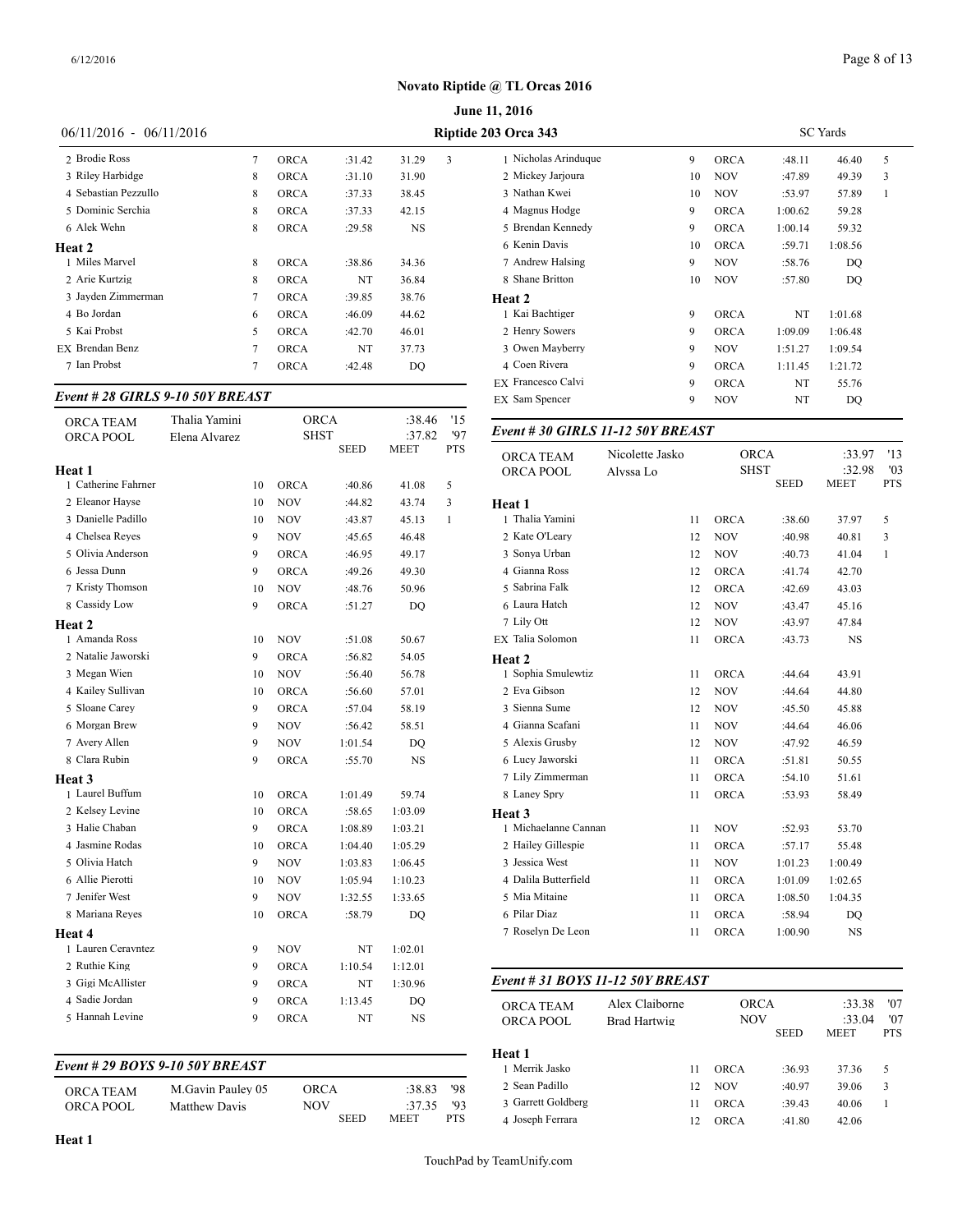| $06/11/2016 - 06/11/2016$                    |    |             |         |           | Riptide 203 Orca 343          |                |  |
|----------------------------------------------|----|-------------|---------|-----------|-------------------------------|----------------|--|
| 5 Mark Shen                                  | 11 | <b>NOV</b>  | :44.56  | 45.00     | Heat 2                        |                |  |
| 6 Jee Davis                                  | 11 | <b>ORCA</b> | :46.15  | 45.17     | 1 Katie Mayfield              |                |  |
| 7 Ireland Cannan                             | 12 | <b>NOV</b>  | :47.02  | 49.23     | 2. Samantha Wilson            |                |  |
| 8 Cooper Sumrall                             | 12 | <b>NOV</b>  | :49.48  | DO        | 3 Abby Wilcer                 |                |  |
| Heat 2                                       |    |             |         |           | 4 Julia Boro                  |                |  |
| 1 Ethan Hatch                                | 11 | <b>NOV</b>  | :51.11  | 51.15     | 5 Emma Roggenkamp             |                |  |
| 2 Billy Spry                                 | 12 | <b>ORCA</b> | :51.65  | 51.46     |                               |                |  |
| 3 Jack Hagerman                              | 12 | <b>NOV</b>  | :56.40  | 59.87     | Event #35 BOYS 15-18 50Y BREA |                |  |
| 4 Jack Carey                                 | 11 | <b>ORCA</b> | 1:03.77 | 1:01.29   | <b>ORCA TEAM</b>              | Nathan Peacock |  |
| 5 Gibson Chidel                              | 12 | <b>NOV</b>  | :56.95  | DQ        | <b>ORCA POOL</b>              | Nathan Peacock |  |
| 6 Eric Tavenner                              | 11 | <b>NOV</b>  | :56.84  | DQ        |                               |                |  |
| Heat 3                                       |    |             |         |           | Heat 1                        |                |  |
| 1 Nc O'Halloran                              | 11 | <b>NOV</b>  | NT      | 53.99     | 1 Nathan Peacock              |                |  |
| 2 Ryan Hagerman                              | 12 | <b>NOV</b>  | 1:01.69 | 1:01.93   | 2 Max Harrod                  |                |  |
| EX Jack Spencer                              | 12 | <b>NOV</b>  | NT      | 52.82     | 3 Nico Salvemini              |                |  |
| 4 Owan Baysinger                             | 12 | <b>NOV</b>  | 1:05.27 | <b>NS</b> | 4 Aidan Parikh                |                |  |
|                                              |    |             |         |           | 5 Julian Schiano              |                |  |
| <i>г., , 4 4 ээ сирт в 12-14 еву ррб 187</i> |    |             |         |           |                               |                |  |

#### *Event # 32 GIRLS 13-14 50Y BREAST*

|                               | Nicolette Jasko | ORCA        |             | :31.18      | '15        |                                      |
|-------------------------------|-----------------|-------------|-------------|-------------|------------|--------------------------------------|
| <b>ORCA TEAM</b><br>ORCA POOL | Natalie Wambach | <b>ORCA</b> |             | :33.13      | '11        | Event #36 GIRI                       |
| Heat 1                        |                 |             | <b>SEED</b> | <b>MEET</b> | <b>PTS</b> | <b>ORCA TEAM</b><br><b>ORCA POOL</b> |
| 1 Jamie Press                 | 13              | ORCA        | :36.28      | 37.54       | 5          |                                      |
| 2 Erin McDaniel               | 14              | <b>ORCA</b> | :36.77      | 38.07       | 3          | Heat 1                               |
| 3 Natalie Hallatt             | 14              | <b>NOV</b>  | :39.68      | 40.05       |            | 1 Beatrice Hayse                     |
| 4 Jacelyn Freitas             | 13              | <b>NOV</b>  | :49.70      | 48.45       |            | 2 Makayla Boyser                     |
| 5 Jordan Freitas              | 13              | <b>NOV</b>  | :51.67      | 52.27       |            | 3 Ania Baver                         |
| 6 Juliana McKenna             | 14              | ORCA        | :51.16      | 55.40       |            | 4 McKenzie Kwei                      |
| 7 Karina Yamini               | 13              | ORCA        | :45.70      | NS.         |            | 5 Talbot McAndre                     |
| 8 Natalie Dickens             | 14              | <b>ORCA</b> | :39.89      | NS          |            | 6 Kalena Gregory                     |
|                               |                 |             |             |             |            |                                      |

#### *Event # 33 BOYS 13-14 50Y BREAST*

|                               |                                 |     |                            |             |                                 |                          | $1.9$ $$                                        |               | $\cup$ | $\overline{\mathcal{O}}$ | .                |            |
|-------------------------------|---------------------------------|-----|----------------------------|-------------|---------------------------------|--------------------------|-------------------------------------------------|---------------|--------|--------------------------|------------------|------------|
| <b>ORCA TEAM</b><br>ORCA POOL | <b>Bob Harris</b><br>Zack Glenn |     | <b>ORCA</b><br><b>SSST</b> | <b>SEED</b> | :30.81<br>:30.50<br><b>MEET</b> | '03<br>'13<br><b>PTS</b> | <b>Heat 2</b><br>Josie Sumrall<br>2 Elena Basso |               |        | <b>NOV</b><br><b>NOV</b> | :37.14<br>:36.04 | 37<br>37   |
| Heat 1                        |                                 |     |                            |             |                                 |                          | 3 Rhea Robinson                                 |               |        | <b>NOV</b>               | :40.40           | 39         |
| 1 Sam Morris                  |                                 | 13  | <b>NOV</b>                 | :36.63      | 36.07                           |                          | 4 Brooke Mortimer                               |               |        | <b>NOV</b>               | NT               |            |
| 2 Havden Hallatt              |                                 | 14  | <b>NOV</b>                 | :35.87      | 36.13                           | 3                        |                                                 |               |        |                          |                  |            |
| 3 Danny Cribbin               |                                 | 13  | <b>ORCA</b>                | :37.71      | 36.83                           |                          | Event # 37 BOYS 8& UN 25Y FLY                   |               |        |                          |                  |            |
| 4 Marco Salvemini             |                                 | 13  | <b>ORCA</b>                | :39.18      | 39.59                           |                          | <b>ORCA TEAM</b>                                | Andre Ignoffo |        | <b>ORCA</b>              |                  |            |
| 5 Zacharia Sume               |                                 | 14  | <b>NOV</b>                 | :42.39      | 42.11                           |                          | ORCA POOL                                       | Andrew Dutton |        | <b>SHST</b>              |                  |            |
| 6 Christian Fenton            |                                 | 13. | <b>ORCA</b>                | 1:08.15     | <b>NS</b>                       |                          |                                                 |               |        |                          | <b>SEED</b>      | <b>MEI</b> |
|                               |                                 |     |                            |             |                                 |                          |                                                 |               |        |                          |                  |            |

### *Event # 34 GIRLS 15-18 50Y BREAST*

|                           |                    |    |             |             |             |            | 1.444444          |
|---------------------------|--------------------|----|-------------|-------------|-------------|------------|-------------------|
| <b>ORCA TEAM</b>          | Laura Hansen       |    | <b>ORCA</b> |             | :31.76      | '80        | 2 Adam Albers     |
| <b>ORCA POOL</b>          | Alessandra Lollini |    | <b>SM</b>   |             | :31.76      | '04        | 3 Charlie Malone  |
|                           |                    |    |             | <b>SEED</b> | <b>MEET</b> | <b>PTS</b> | 4 Sebastian Pezzu |
| Heat 1                    |                    |    |             |             |             |            | 5 Ouinn Ostroff   |
| 1 Nicolette Jasko         |                    | 15 | <b>ORCA</b> | :32.00      | 32.25       | 5          | 6 Wyatt Britton   |
| 2. Allie Level            |                    | 17 | <b>NOV</b>  | :34.29      | 34.40       | 3          | 7 Jackson Wright  |
| 3 Sasha Urban             |                    | 15 | <b>NOV</b>  | :34.02      | 34.46       | 1          | 8 Luke Tyson      |
| 4 Hannah Welleslev-Winter |                    | 15 | <b>NOV</b>  | :40.36      | 39.44       |            | Heat 2            |
| 5 Morgan McDaniel         |                    | 16 | ORCA        | :38.41      | 40.03       |            | 1 Liam Yocke      |
| 6 Rene Dickens            |                    | 15 | <b>ORCA</b> | :41.50      | 41.79       |            | 2 Bo Jordan       |
| 7 Emma Brandt             |                    | 16 | <b>NOV</b>  | :40.49      | 42.10       |            | 3 Cooper Malone   |
| 8 Angelina Uzzle          |                    | 15 | <b>ORCA</b> | :43.09      | 43.12       |            | EX Brendan Benz   |

| <b>June 11, 2016</b>      |    |                 |        |       |  |  |  |
|---------------------------|----|-----------------|--------|-------|--|--|--|
| <b>otide 203 Orca 343</b> |    | <b>SC</b> Yards |        |       |  |  |  |
| Heat 2                    |    |                 |        |       |  |  |  |
| 1 Katie Mayfield          | 16 | <b>ORCA</b>     | :43.10 | 43.50 |  |  |  |
| 2 Samantha Wilson         | 16 | <b>ORCA</b>     | :43.19 | 44.26 |  |  |  |
| 3 Abby Wilcer             | 15 | <b>NOV</b>      | :45.06 | 45.23 |  |  |  |
| 4 Julia Boro              | 16 | <b>ORCA</b>     | NT     | NS.   |  |  |  |
| 5 Emma Roggenkamp         | 17 | <b>ORCA</b>     | NT     | NS.   |  |  |  |
|                           |    |                 |        |       |  |  |  |

#### *Event # 35 BOYS 15-18 50Y BREAST*

| <b>ORCA TEAM</b><br>ORCA POOL | Nathan Peacock<br>Nathan Peacock | <b>ORCA</b><br><b>ORCA</b> | <b>SEED</b> | :28.11<br>:28.11<br><b>MEET</b> | 15<br>'15<br><b>PTS</b> |
|-------------------------------|----------------------------------|----------------------------|-------------|---------------------------------|-------------------------|
| Heat 1                        |                                  |                            |             |                                 |                         |
| 1 Nathan Peacock              | 18                               | <b>ORCA</b>                | :29.22      | 28.49                           | 5                       |
| 2 Max Harrod                  | 16                               | <b>ORCA</b>                | :30.48      | 30.68                           | 3                       |
| 3 Nico Salvemini              | 16                               | ORCA                       | :33.19      | 32.97                           |                         |
| 4 Aidan Parikh                | 15                               | NOV                        | :35.32      | 35.04                           |                         |
| 5 Julian Schiano              | 17                               | <b>NOV</b>                 | :34.58      | NS.                             |                         |
| 6 Bennett Brewer              | 15                               | NOV                        | :33.06      | NS                              |                         |
|                               |                                  |                            |             |                                 |                         |

#### *Event # 36 GIRLS 8&UN 25Y FLY*

|               | <b>ORCA TEAM</b>   | Lindsav Arnold |                 | <b>ORCA</b> |             | :16.66    | '88        |
|---------------|--------------------|----------------|-----------------|-------------|-------------|-----------|------------|
|               | ORCA POOL          | Julia Whittley |                 | <b>SHST</b> |             | :16.49    | '03        |
|               |                    |                |                 |             | <b>SEED</b> | MEET      | <b>PTS</b> |
| Heat 1        |                    |                |                 |             |             |           |            |
|               | 1 Beatrice Hayse   |                | 8               | <b>NOV</b>  | :18.63      | 20.10     | 5          |
|               | 2 Makayla Boysen   |                | 8               | <b>ORCA</b> | :19.44      | 20.15     | 3          |
|               | 3 Anja Bayer       |                | 8               | <b>NOV</b>  | :26.79      | 23.13     | 1          |
|               | 4 McKenzie Kwei    |                | 8               | <b>NOV</b>  | :20.86      | 23.58     |            |
|               | 5 Talbot McAndrews |                | 8               | <b>NOV</b>  | :30.93      | 30.06     |            |
|               | 6 Kalena Gregory   |                | 6               | <b>ORCA</b> | NT          | 31.67     |            |
|               | 7 Cassidy Steffy   |                | $\overline{7}$  | <b>ORCA</b> | :40.14      | 36.63     |            |
|               | 8 Julia Wise       |                | 8               | <b>ORCA</b> | :25.10      | NS.       |            |
| <b>Heat 2</b> |                    |                |                 |             |             |           |            |
|               | 1 Josie Sumrall    |                | 7               | <b>NOV</b>  | :37.14      | 37.33     |            |
|               | 2 Elena Basso      |                | $\overline{7}$  | <b>NOV</b>  | :36.04      | 37.70     |            |
|               | 3 Rhea Robinson    |                | $7\phantom{.0}$ | <b>NOV</b>  | :40.40      | 39.35     |            |
|               | 4 Brooke Mortimer  |                | 7               | <b>NOV</b>  | NT          | <b>NS</b> |            |
|               |                    |                |                 |             |             |           |            |

| <b>ORCA TEAM</b><br>ORCA POOL | Andre Ignoffo<br><b>Andrew Dutton</b> | <b>ORCA</b><br><b>SHST</b> | <b>SEED</b> | :15.29<br>:15.77<br><b>MEET</b> | '14<br>'96<br><b>PTS</b> |
|-------------------------------|---------------------------------------|----------------------------|-------------|---------------------------------|--------------------------|
| Heat 1                        |                                       |                            |             |                                 |                          |
| 1 Andrew Chong                | 8                                     | <b>ORCA</b>                | :19.39      | 18.66                           | 5                        |
| 2 Adam Albers                 | $\overline{7}$                        | <b>ORCA</b>                | :21.82      | 22.58                           | 3                        |
| 3 Charlie Malone              | 8                                     | <b>NOV</b>                 | :26.75      | 27.81                           | 1                        |
| 4 Sebastian Pezzullo          | 8                                     | <b>ORCA</b>                | :32.42      | 31.11                           |                          |
| 5 Quinn Ostroff               | 7                                     | <b>NOV</b>                 | :35.13      | 37.01                           |                          |
| 6 Wyatt Britton               | 8                                     | <b>NOV</b>                 | :34.95      | 38.16                           |                          |
| 7 Jackson Wright              | 8                                     | <b>ORCA</b>                | :21.97      | DQ                              |                          |
| 8 Luke Tyson                  | 8                                     | <b>NOV</b>                 | :32.71      | <b>NS</b>                       |                          |
| Heat 2                        |                                       |                            |             |                                 |                          |
| 1 Liam Yocke                  | 6                                     | <b>NOV</b>                 | :35.47      | 41.03                           |                          |
| 2 Bo Jordan                   | 6                                     | <b>ORCA</b>                | :40.20      | 46.05                           |                          |
| 3 Cooper Malone               | 6                                     | <b>NOV</b>                 | NT          | 48.11                           |                          |
| EX Brendan Benz               | $\overline{7}$                        | <b>ORCA</b>                | NT          | 42.51                           |                          |
|                               |                                       |                            |             |                                 |                          |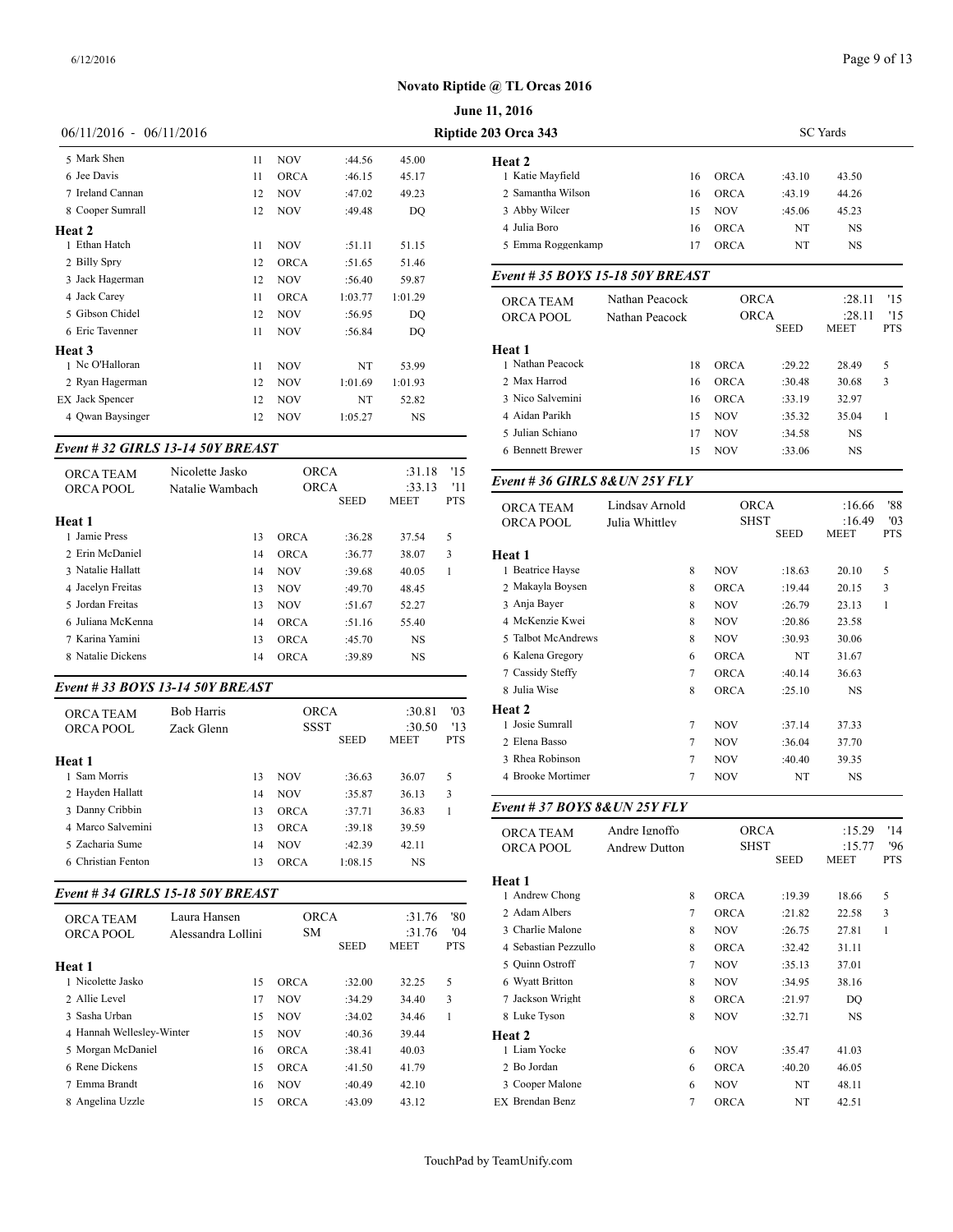#### **June 11, 2016**

# 

#### *Event # 38 GIRLS 9-10 50Y FLY*

|                     |                   | $\angle$ University |             |             |            |                    |
|---------------------|-------------------|---------------------|-------------|-------------|------------|--------------------|
| <b>ORCA TEAM</b>    | Nicole Chong      | <b>ORCA</b>         |             | :31.00      | '15        | 3 Jane Ryan        |
| <b>ORCA POOL</b>    | Catherine Watrous | SSST                |             | :29.87      | '15        |                    |
|                     |                   |                     | <b>SEED</b> | <b>MEET</b> | <b>PTS</b> | Event #41 BOY      |
| Heat 1              |                   |                     |             |             |            | <b>ORCA TEAM</b>   |
| 1 Anna Palfy        | 10                | <b>ORCA</b>         | :35.22      | 37.08       | 5          | <b>ORCA POOL</b>   |
| 2 Marissa Boysen    | 10                | <b>ORCA</b>         | :41.69      | 40.34       | 3          |                    |
| 3 Hannah Nicholas   | 10                | <b>NOV</b>          | :41.15      | 40.93       | 1          | Heat 1             |
| 4 Kaylee Cheu       | 10                | <b>ORCA</b>         | :43.08      | 42.82       |            | 1 Brett Brewer     |
| 5 Sara Delgado      | 9                 | <b>NOV</b>          | :44.08      | 44.94       |            | 2 Garrett Goldbers |
| 6 Amanda Ross       | 10                | <b>NOV</b>          | :48.13      | 45.97       |            | 3 Joseph Ferrara   |
| 7 Carolina Caldwell | 10                | <b>ORCA</b>         | :49.72      | 51.93       |            | 4 Elijah De Souza  |
| 8 Holly Ross        | 9                 | <b>NOV</b>          | NT          | 1:03.83     |            |                    |
| Heat 2              |                   |                     |             |             |            | Event #42 GIRI     |
| 1 Hannah Levine     | 9                 | <b>ORCA</b>         | :51.12      | 49.49       |            | <b>ORCA TEAM</b>   |
| 2 Hayden Goldberg   | 9                 | <b>ORCA</b>         | :51.38      | 53.67       |            | <b>ORCA POOL</b>   |
| 3 Jessa Dunn        | 9                 | <b>ORCA</b>         | :55.35      | 56.60       |            |                    |
| 4 Kelsey Levine     | 10                | <b>ORCA</b>         | :55.94      | 1:02.56     |            | Heat 1             |
| 5 Clara Rubin       | 9                 | <b>ORCA</b>         | :55.49      | <b>NS</b>   |            | 1 Ava Scafani      |
|                     |                   |                     |             |             |            | 2 Kathryn Arindu   |

#### *Event # 39 BOYS 9-10 50Y FLY*

| <b>ORCA TEAM</b>     | Jonah Albers  |    | ORCA        | :29.71      | '12         | 4 Erin McDaniel |                   |
|----------------------|---------------|----|-------------|-------------|-------------|-----------------|-------------------|
| ORCA POOL            | Andre Ignoffo |    | <b>ORCA</b> |             | :30.36      | 16              | 5 Yevmi Canche    |
|                      |               |    |             | <b>SEED</b> | <b>MEET</b> | <b>PTS</b>      | 6 Sarita Parikh   |
| Heat 1               |               |    |             |             |             |                 | 7 Madison Sneath  |
| 1 Andre Ignoffo      |               | 10 | <b>ORCA</b> | :30.36      | 31.03       | 5               | 8 Natalie Dickens |
| 2 Nicholas Arinduque |               | 9  | <b>ORCA</b> | :38.73      | 38.85       | 3               |                   |
| 3 Finn Sumrall       |               | 9  | <b>NOV</b>  | :44.77      | 46.52       |                 | Event #43 BOY     |
| 4 Ezra Portillo      |               | 10 | <b>NOV</b>  | :46.87      | 50.07       |                 | <b>ORCA TEAM</b>  |
| 5 Kai Bachtiger      |               | 9  | <b>ORCA</b> | NT          | 54.68       |                 | <b>ORCA POOL</b>  |
| 6 Mickey Jarjoura    |               | 10 | <b>NOV</b>  | :54.99      | 55.58       |                 |                   |
| 7 Henry Sowers       |               | 9  | <b>ORCA</b> | 1:02.37     | 1:07.25     |                 | Heat 1            |
| 8 Francesco Calvi    |               | 9  | <b>ORCA</b> | :49.34      | DO          |                 | 1 Jonah Albers    |
|                      |               |    |             |             |             |                 |                   |

#### *Event # 40 GIRLS 11-12 50Y FLY*

| <b>ORCA TEAM</b>    | Emma Keith-Brown  | <b>ORCA</b> |             | :29.17                | '15               | 4 Powell Nielsen                   |
|---------------------|-------------------|-------------|-------------|-----------------------|-------------------|------------------------------------|
| ORCA POOL           | Lindsay Masterson | <b>TPC</b>  | <b>SEED</b> | :28.68<br><b>MEET</b> | '91<br><b>PTS</b> | 5 Heston Wilson<br>6 Will Pierotti |
| Heat 1              |                   |             |             |                       |                   | 7 Amadeus Colen                    |
| 1 Nicole Chong      | 11                | <b>ORCA</b> | :30.79      | 30.46                 | 5                 | 8 Cedric Hall                      |
| 2 Kate O'Leary      | 12                | <b>NOV</b>  | :31.34      | 31.20                 | 3                 |                                    |
| 3 Olivia Hoover     | 12                | <b>ORCA</b> | :33.38      | 33.59                 | 1                 | Event #44 GIRI                     |
| 4 Kira Rodriguez    | 11                | <b>ORCA</b> | :33.54      | 33.76                 |                   | <b>ORCA TEAM</b>                   |
| 5 Malia Davis       | 12                | <b>ORCA</b> | :35.37      | 36.78                 |                   | <b>ORCA POOL</b>                   |
| 6 Meigan Van Weele  | 12                | <b>NOV</b>  | :35.81      | 36.78                 |                   |                                    |
| 7 Isabella Xu       | 12                | <b>NOV</b>  | :36.74      | 39.35                 |                   | Heat 1                             |
| 8 Laura Hatch       | 12                | <b>NOV</b>  | :40.61      | 41.97                 |                   | 1 Nicolette Jasko                  |
| Heat 2              |                   |             |             |                       |                   | 2 Allie Level                      |
| 1 Caitlyn Harrell   | 11                | <b>ORCA</b> | :41.59      | 40.52                 |                   | 3 Sophie Baublitz                  |
| 2 Romina Calvi      | 11                | <b>ORCA</b> | :42.56      | 42.74                 |                   | 4 Molly McSweer                    |
| 3 Sophia Stratigos  | 12                | <b>NOV</b>  | :44.80      | 44.57                 |                   | 5 Maya Carter                      |
| 4 McKenna Baldwin   | 11                | <b>NOV</b>  | :49.19      | 50.37                 |                   | 6 Emma Brandt                      |
| 5 Yamini Srivastava | 11                | <b>NOV</b>  | :58.02      | <b>NS</b>             |                   | 7 Kylie Bradley                    |
| EX Talia Solomon    | 11                | <b>ORCA</b> | :37.85      | <b>NS</b>             |                   | 8 Madie Baldwin                    |
|                     |                   |             |             |                       |                   |                                    |

| $06/11/2016 - 06/11/2016$ | Riptide 203 Orca 343 |
|---------------------------|----------------------|
|                           | 1 Lucy Jawo          |

| <b>33 Orca 343</b>           |              | <b>SC</b> Yards |             |             |             |            |
|------------------------------|--------------|-----------------|-------------|-------------|-------------|------------|
| 1 Lucy Jaworski              |              | 11              | <b>ORCA</b> | :44.70      | 43.26       |            |
| 2. Olivia Pezzullo           |              | 11              | <b>ORCA</b> | :44.53      | NS.         |            |
| 3 Jane Ryan                  |              | 11              | <b>ORCA</b> | :52.51      | <b>NS</b>   |            |
| Event #41 BOYS 11-12 50Y FLY |              |                 |             |             |             |            |
| <b>ORCA TEAM</b>             | Jonah Albers |                 | <b>ORCA</b> |             | :27.41      | '14        |
| <b>ORCA POOL</b>             | Jonah Albers |                 | <b>ORCA</b> |             | :28.26      | '14        |
|                              |              |                 |             | <b>SEED</b> | <b>MEET</b> | <b>PTS</b> |
| Heat 1                       |              |                 |             |             |             |            |
| 1 Brett Brewer               |              | 12              | <b>NOV</b>  | :31.92      | 34.40       | 5          |

2 Garrett Goldberg 11 ORCA :34.88 34.75 3 3 Joseph Ferrara 12 ORCA :37.29 36.66 1 4 Elijah De Souza 12 NOV 1:23.38 1:10.96

#### *Event # 42 GIRLS 13-14 50Y FLY*

| <b>ORCA TEAM</b><br>ORCA POOL | Nicolette Jasko<br>Nicolette Jasko |             | <b>ORCA</b><br><b>ORCA</b> |             | '15<br>115 |
|-------------------------------|------------------------------------|-------------|----------------------------|-------------|------------|
|                               |                                    |             | <b>SEED</b>                | <b>MEET</b> | <b>PTS</b> |
| Heat 1                        |                                    |             |                            |             |            |
| 1 Ava Scafani                 | 13                                 | <b>NOV</b>  | :29.33                     | 28.96       | 5          |
| 2 Kathryn Arinduque           | 13                                 | <b>ORCA</b> | :32.53                     | 32.16       | 3          |
| 3 Sopia Scafani               | 14                                 | <b>NOV</b>  | :31.99                     | 32.17       |            |
| 4 Erin McDaniel               | 14                                 | <b>ORCA</b> | :32.58                     | 32.83       |            |
| 5 Yevmi Canche                | 13                                 | <b>ORCA</b> | :36.85                     | 36.73       |            |
| 6 Sarita Parikh               | 13                                 | <b>NOV</b>  | :36.93                     | 37.49       |            |
| 7 Madison Sneath              | 13                                 | <b>NOV</b>  | :48.01                     | 45.64       |            |
| 8 Natalie Dickens             | 14                                 | <b>ORCA</b> | :34.18                     | NS.         |            |
|                               |                                    |             |                            |             |            |

#### *Event # 43 BOYS 13-14 50Y FLY*

| <b>ORCA TEAM</b>       | Zach Kent   |    | <b>ORCA</b> |             | :25.77      | '12        |
|------------------------|-------------|----|-------------|-------------|-------------|------------|
| ORCA POOL              | RJ Revnolds |    | <b>MW</b>   |             | :25.24      | '11        |
|                        |             |    |             | <b>SEED</b> | <b>MEET</b> | <b>PTS</b> |
| Heat 1                 |             |    |             |             |             |            |
| 1 Jonah Albers         |             | 14 | <b>ORCA</b> | :27.18      | 27.40       | 5          |
| 2 Hayden Hallatt       |             | 14 | <b>NOV</b>  | :29.58      | 30.09       | 3          |
| 3 Boden Davis          |             | 13 | <b>ORCA</b> | :31.33      | 30.87       | 1          |
| 4 Powell Nielsen       |             | 13 | <b>NOV</b>  | :31.95      | 31.91       |            |
| 5 Heston Wilson        |             | 13 | <b>NOV</b>  | :37.60      | 36.77       |            |
| 6 Will Pierotti        |             | 13 | <b>NOV</b>  | :48.33      | 46.65       |            |
| 7 Amadeus Colenbrander |             | 14 | <b>ORCA</b> | :38.23      | <b>NS</b>   |            |
| 8 Cedric Hall          |             | 13 | <b>ORCA</b> | NT          | <b>NS</b>   |            |

## *Event # 44 GIRLS 15-18 50Y FLY*

| <b>ORCA TEAM</b>  | Tai Hallstein     | <b>ORCA</b> |             | :26.35                | 12                |
|-------------------|-------------------|-------------|-------------|-----------------------|-------------------|
| <b>ORCA POOL</b>  | Alexanda Thomason | <b>SM</b>   | <b>SEED</b> | :27.13<br><b>MEET</b> | '12<br><b>PTS</b> |
| Heat 1            |                   |             |             |                       |                   |
| 1 Nicolette Jasko | 15                | <b>ORCA</b> | :27.50      | 27.66                 | 5                 |
| 2. Allie Level    | 17                | <b>NOV</b>  | :29.71      | 29.49                 | 3                 |
| 3 Sophie Baublitz | 17                | <b>ORCA</b> | :29.36      | 29.65                 |                   |
| 4 Molly McSweeney | 16                | <b>NOV</b>  | :31.34      | 32.50                 |                   |
| 5 Maya Carter     | 16                | <b>ORCA</b> | :33.78      | 33.23                 |                   |
| 6 Emma Brandt     | 16                | <b>NOV</b>  | :32.78      | 33.86                 |                   |
| 7 Kylie Bradley   | 15                | <b>ORCA</b> | :33.04      | 35.35                 |                   |
| 8 Madie Baldwin   | 15                | <b>NOV</b>  | :33.99      | NS                    |                   |

**Heat 3**

#### **Heat 2**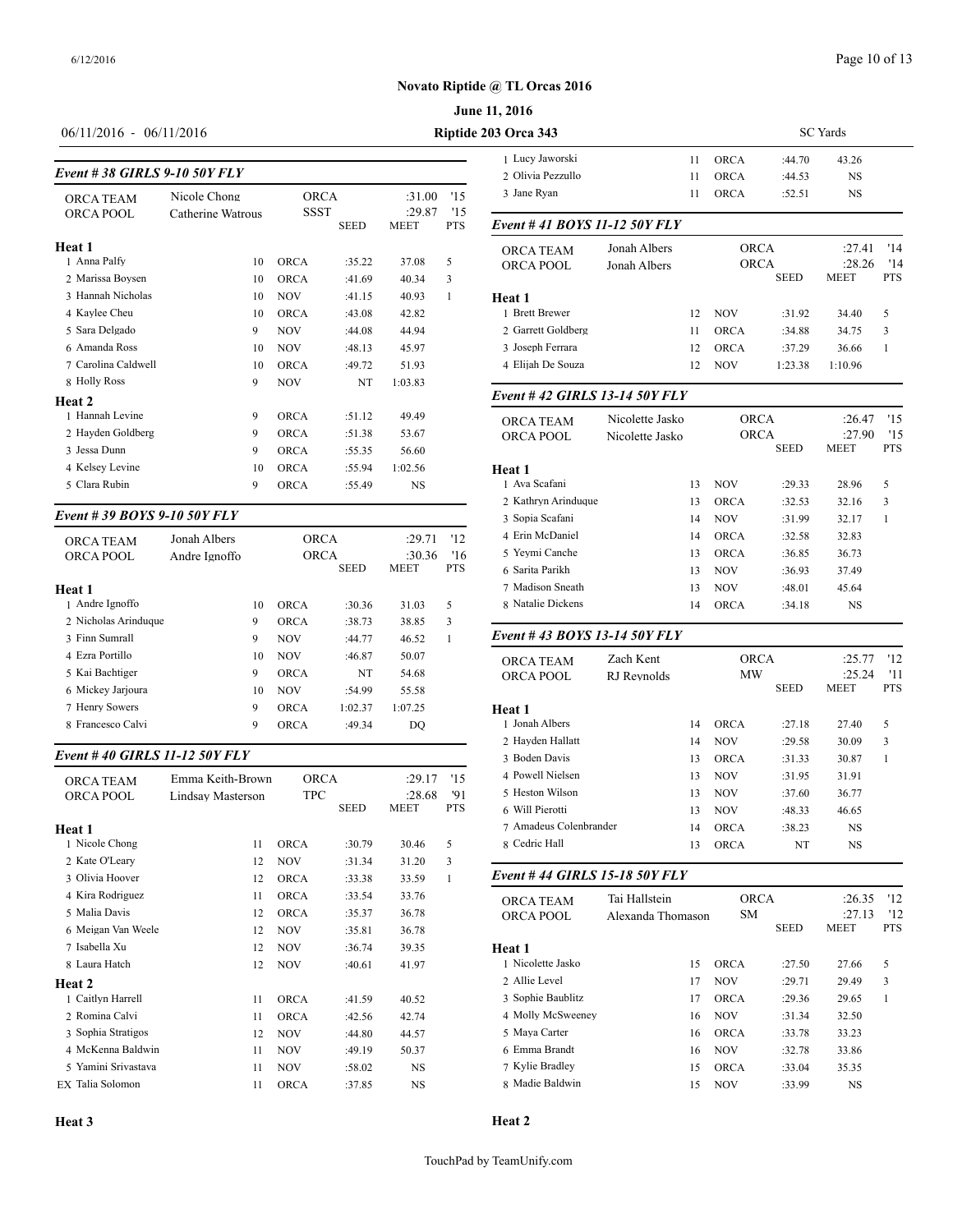|                                         |                  |    |                   |             |                    |            | June 11, 2016                   |                        |
|-----------------------------------------|------------------|----|-------------------|-------------|--------------------|------------|---------------------------------|------------------------|
| 06/11/2016 - 06/11/2016                 |                  |    |                   |             |                    |            | Riptide 203 Orca 343            |                        |
| Heat 2                                  |                  |    |                   |             |                    |            | ORCA TEAM                       | Madeline Salesk        |
| 1 Sydney Gibbs                          |                  | 16 | <b>NOV</b>        | NT          | 33.31              |            | ORCA POOL                       | Reese Burns            |
| 2 Morgan McDaniel                       |                  | 16 | <b>ORCA</b>       | :33.92      | 34.17              |            |                                 |                        |
| 3 Angelina Uzzle                        |                  | 15 | <b>ORCA</b>       | :42.97      | 42.90              |            | Heat 1                          |                        |
| 4 Rene Dickens                          |                  | 15 | <b>ORCA</b>       | :35.22      | NS                 |            | 1 Kaley McIntyre                |                        |
| 5 Julia Boro                            |                  | 16 | <b>ORCA</b>       | NT          | <b>NS</b>          |            | 2 Gianna Ross                   |                        |
| 6 Emma Roggenkamp                       |                  | 17 | ORCA              | NT          | NS                 |            | 3 Kira Rodriguez                |                        |
| 7 Estefany Gramajo                      |                  | 17 | ORCA              | :34.85      | NS                 |            | 4 Lulu O'Leary                  |                        |
| Event #45 BOYS 15-18 50Y FLY            |                  |    |                   |             |                    |            | 5 Sonya Urban<br>6 Sabrina Falk |                        |
|                                         |                  |    |                   |             |                    |            | 7 Meigan Van Weele              |                        |
| ORCA TEAM                               | RJ Williams      |    | <b>ORCA</b><br>AC |             | :22.83<br>:24.09   | '15<br>'77 | EX Talia Solomon                |                        |
| ORCA POOL                               | J Schrener       |    |                   | <b>SEED</b> | <b>MEET</b>        | <b>PTS</b> | Heat 2<br>1 Lily Ott            |                        |
| Heat 1                                  |                  |    |                   |             |                    |            | 2 Sophia Smulewtiz              |                        |
| 1 Nathan Peacock                        |                  | 18 | <b>ORCA</b>       | :24.92      | 24.96              | 5          |                                 |                        |
| 2 Kevin Lechner                         |                  | 15 | <b>ORCA</b>       | NT          | 26.49              | 3          | 3 McKenna Baldwin               |                        |
| 3 Deven Lyons                           |                  | 16 | <b>ORCA</b>       | :26.79      | 26.63              |            | 4 Olivia Pezzullo               |                        |
| 4 Julian Schiano                        |                  | 17 | <b>NOV</b>        | :27.76      | NS                 |            | Event # 51 BOYS 11-12 100Y I.M. |                        |
| Event #46 GIRLS 8& UN 100Y I.M.         |                  |    |                   |             |                    |            | <b>ORCA TEAM</b>                | Jonah Albers           |
| ORCA TEAM                               | Shannon Ferriter |    | ORCA              |             | 1:26.79            | '76        | <b>ORCA POOL</b>                | Nathan Luis            |
| <b>ORCA POOL</b>                        | Natalie Focha    |    | <b>SHST</b>       |             | 1:29.23            | '03        |                                 |                        |
|                                         |                  |    |                   | <b>SEED</b> | MEET               | <b>PTS</b> | <b>Heat 1</b>                   |                        |
| Heat 1                                  |                  |    |                   |             |                    |            | 1 Sam Rhinehart                 |                        |
| 1 Beatrice Hayse                        |                  | 8  | NOV               | 1:37.37     | 1:42.88            | 5          | 2 Garrett Goldberg              |                        |
| 2 Brittney Blair                        |                  | 7  | <b>ORCA</b>       | 1:48.15     | 1:46.86            | 3          | 3 Jee Davis                     |                        |
| 3 Anja Bayer                            |                  | 8  | NOV               | 2:13.07     | DQ                 |            | 4 Ireland Cannan                |                        |
| 4 Ally Hernandez                        |                  | 8  | NOV               | 1:43.33     | NS                 |            | Event # 52 GIRLS 13-14 100Y I.M |                        |
| Event #47 BOYS 8& UN 100Y I.M.          |                  |    |                   |             |                    |            | <b>ORCA TEAM</b>                | Sophie Keith-Bi        |
| ORCA TEAM                               | Randy Cline      |    | ORCA              |             | 1:24.80            | '90        | ORCA POOL                       | Natalie Wambac         |
| ORCA POOL                               | Jamie Burns      |    | TPC               |             | 1:24.80            | '82        |                                 |                        |
|                                         |                  |    |                   | SEED        | <b>MEET</b>        |            | Heat 1                          |                        |
| Heat 1                                  |                  |    |                   |             |                    |            | 1 Skylee Falk                   |                        |
| 1 Brodie Ross                           |                  | 7  | <b>ORCA</b>       | 2:14.65     | DQ                 |            | 2 Ava Scafani                   |                        |
| 2 Ben Lotosh                            |                  | 7  | <b>ORCA</b>       | NT          | DQ                 |            | 3 Kathryn Arinduque             |                        |
|                                         |                  |    |                   |             |                    |            | 4 Sopia Scafani                 |                        |
| Event #48 GIRLS 9-10 100Y I.M.          |                  |    |                   |             |                    |            | 5 Natalie Hallatt               |                        |
|                                         | Emma Keith-Brown |    | ORCA              |             | 1:13.42            | '14        | 6 Jamie Press                   |                        |
| ORCA TEAM<br>ORCA POOL                  | S Miller         |    | TPC               |             | 1:13.09            | '78        |                                 |                        |
|                                         |                  |    |                   | SEED        | MEET               | <b>PTS</b> | Event # 53 BOYS 13-14 100Y I.M. |                        |
| Heat 1                                  |                  |    |                   |             |                    |            | ORCA TEAM                       | Jordan Nolan           |
| 1 Catherine Fahrner                     |                  | 10 | <b>ORCA</b>       | 1:22.95     | 1:23.56            | 5          | ORCA POOL                       | <b>Emerson Sulliva</b> |
| 2 Eleanor Hayse                         |                  | 10 | <b>NOV</b>        | 1:28.77     | 1:28.51            | 3          |                                 |                        |
| 3 Hannah Nicholas                       |                  | 10 | <b>NOV</b>        | 1:36.37     | 1:34.56            | 1          | Heat 1                          |                        |
| 4 Sara Delgado                          |                  | 9  | NOV               | 1:43.56     | 1:42.45            |            | 1 Danny Cribbin                 |                        |
| 5 Kristy Thomson                        |                  | 10 | NOV               | 1:42.96     | 1:43.67            |            | 2 Sam Morris                    |                        |
|                                         |                  |    |                   |             |                    |            | 3 Marco Salvemini               |                        |
| Event #49 BOYS 9-10 100Y I.M.           |                  |    |                   |             |                    |            | 4 Heston Wilson<br>5 Caio Gray  |                        |
| ORCA TEAM                               | Daniel Hadar     |    | ORCA<br>NOV       |             | 1:14.40<br>1:14.05 | '15<br>'97 |                                 |                        |
| ORCA POOL                               | Peter Wicklund   |    |                   | SEED        | MEET               | <b>PTS</b> |                                 |                        |
| Heat 1                                  |                  |    |                   |             |                    |            | Event # 54 GIRLS 15-18 100Y I.M |                        |
| 1 Nicholas Arinduque<br>2 Noah Nicholas |                  | 9  | ORCA              | 1:26.71     | 1:26.75            | 5          | ORCA TEAM                       | Francesca Lollin       |
|                                         |                  | 10 | <b>NOV</b>        | 1:40.53     | 1:37.10            | 3          | ORCA POOL                       | Francesca Lollir       |
|                                         |                  |    |                   |             |                    |            | Heat 1                          |                        |
| Event # 50 GIRLS 11-12 100Y I.M.        |                  |    |                   |             |                    |            |                                 |                        |

| <b>3 Orca 343</b>                |                                 |                            | <b>SC</b> Yards     |                            |                          |
|----------------------------------|---------------------------------|----------------------------|---------------------|----------------------------|--------------------------|
| ORCA TEAM<br>ORCA POOL           | Madeline Salesky<br>Reese Burns | <b>ORCA</b><br><b>SVST</b> | <b>SEED</b>         | 1:07.29<br>1:05.43<br>MEET | '10<br>'14<br><b>PTS</b> |
| Heat 1                           |                                 |                            |                     |                            |                          |
| 1 Kaley McIntyre                 | 12                              | NOV                        | 1:08.13             | 1:07.89                    | 5                        |
| 2 Gianna Ross                    | 12                              | <b>ORCA</b>                | 1:18.37             | 1:17.92                    | 3                        |
| 3 Kira Rodriguez                 | 11                              | <b>ORCA</b>                | 1:18.75             | 1:19.04                    | 1                        |
| 4 Lulu O'Leary                   | 12                              | NOV                        | 1:25.91             | 1:22.00                    |                          |
| 5 Sonya Urban                    | 12                              | NOV                        | 1:22.33             | 1:23.14                    |                          |
| 6 Sabrina Falk                   | 12                              | <b>ORCA</b>                | 1:25.12             | 1:24.34                    |                          |
| 7 Meigan Van Weele               | 12                              | NOV                        | 1:26.64             | 1:25.61                    |                          |
| EX Talia Solomon                 | 11                              | ORCA                       | 1:24.72             | NS                         |                          |
| Heat 2                           |                                 |                            |                     |                            |                          |
| 1 Lily Ott                       | 12                              | NOV                        | 1:30.00             | 1:32.97                    |                          |
| 2 Sophia Smulewtiz               | 11                              | <b>ORCA</b>                | 1:35.76             | 1:36.39                    |                          |
| 3 McKenna Baldwin                | 11                              | <b>NOV</b>                 | 1:49.66             | 1:45.98                    |                          |
| 4 Olivia Pezzullo                | 11                              | ORCA                       | 1:39.11             | NS                         |                          |
| Event # 51 BOYS 11-12 100Y I.M.  |                                 |                            |                     |                            |                          |
| ORCA TEAM                        | Jonah Albers                    |                            | <b>ORCA</b>         | 1:07.57                    | '14                      |
| ORCA POOL                        | Nathan Luis                     | <b>RHS</b>                 |                     | 1:06.39                    | '14                      |
|                                  |                                 |                            | <b>SEED</b>         | MEET                       | <b>PTS</b>               |
| Heat 1                           |                                 |                            |                     |                            |                          |
| 1 Sam Rhinehart                  | 12                              | <b>NOV</b>                 | 1:16.18             | 1:15.16                    | 5                        |
| 2 Garrett Goldberg               | 11                              | <b>ORCA</b>                | 1:15.96             | 1:15.93                    | 3                        |
| 3 Jee Davis                      | 11                              | <b>ORCA</b>                | 1:30.08             | 1:23.99                    | 1                        |
| 4 Ireland Cannan                 | 12                              | NOV                        | NT                  | 1:42.74                    |                          |
| Event # 52 GIRLS 13-14 100Y I.M. |                                 |                            |                     |                            |                          |
| ORCA TEAM                        | Sophie Keith-Brown              | <b>ORCA</b>                |                     | 1:04.17                    | '15                      |
| ORCA POOL                        | Natalie Wambach                 |                            | <b>ORCA</b><br>SEED | 1:06.48<br>MEET            | '11<br><b>PTS</b>        |
| Heat 1                           |                                 |                            |                     |                            |                          |
| 1 Skylee Falk                    | 14                              | <b>ORCA</b>                | 1:10.17             | 1:11.43                    | 5                        |
| 2 Ava Scafani                    | 13                              | NOV                        | 1:12.25             | 1:12.13                    | 3                        |
| 3 Kathryn Arinduque              | 13                              | <b>ORCA</b>                | 1:15.76             | 1:15.10                    | 1                        |
| 4 Sopia Scafani                  | 14                              | NOV                        | 1:15.40             | 1:15.67                    |                          |
| 5 Natalie Hallatt                | 14                              | <b>NOV</b>                 | 1:20.24             | 1:20.12                    |                          |
| 6 Jamie Press                    | 13                              | <b>ORCA</b>                | 1:19.42             | 1:20.44                    |                          |
| Event # 53 BOYS 13-14 100Y I.M.  |                                 |                            |                     |                            |                          |
| ORCA TEAM                        | Jordan Nolan                    | ORCA                       |                     | :59.62                     | '01                      |
| ORCA POOL                        | Emerson Sullivan                | <b>SHST</b>                | <b>SEED</b>         | 1:00.41<br>MEET            | '13<br><b>PTS</b>        |
| Heat 1                           |                                 |                            |                     |                            |                          |
| 1 Danny Cribbin                  | 13                              | ORCA                       | 1:12.81             | 1:10.44                    | 5                        |
| 2 Sam Morris                     | 13                              | <b>NOV</b>                 | 1:10.24             | 1:10.55                    | 3                        |
| 3 Marco Salvemini                | 13                              | <b>ORCA</b>                | 1:16.48             | 1:16.52                    | 1                        |
| 4 Heston Wilson                  | 13                              | <b>NOV</b>                 | 1:28.56             | 1:25.18                    |                          |
| 5 Caio Gray                      | 13                              | NOV                        | 1:32.48             | 1:30.38                    |                          |
|                                  |                                 |                            |                     |                            |                          |
| Event # 54 GIRLS 15-18 100Y I.M. |                                 |                            |                     |                            |                          |
| ORCA TEAM                        | Francesca Lollini               | ORCA                       |                     | 1:02.15                    | '05                      |
| ORCA POOL                        | Francesca Lollini               | SМ                         | <b>SEED</b>         | 1:02.15<br>MEET            | '05<br>PTS               |
| Heat 1                           |                                 |                            |                     |                            |                          |
|                                  |                                 |                            |                     |                            |                          |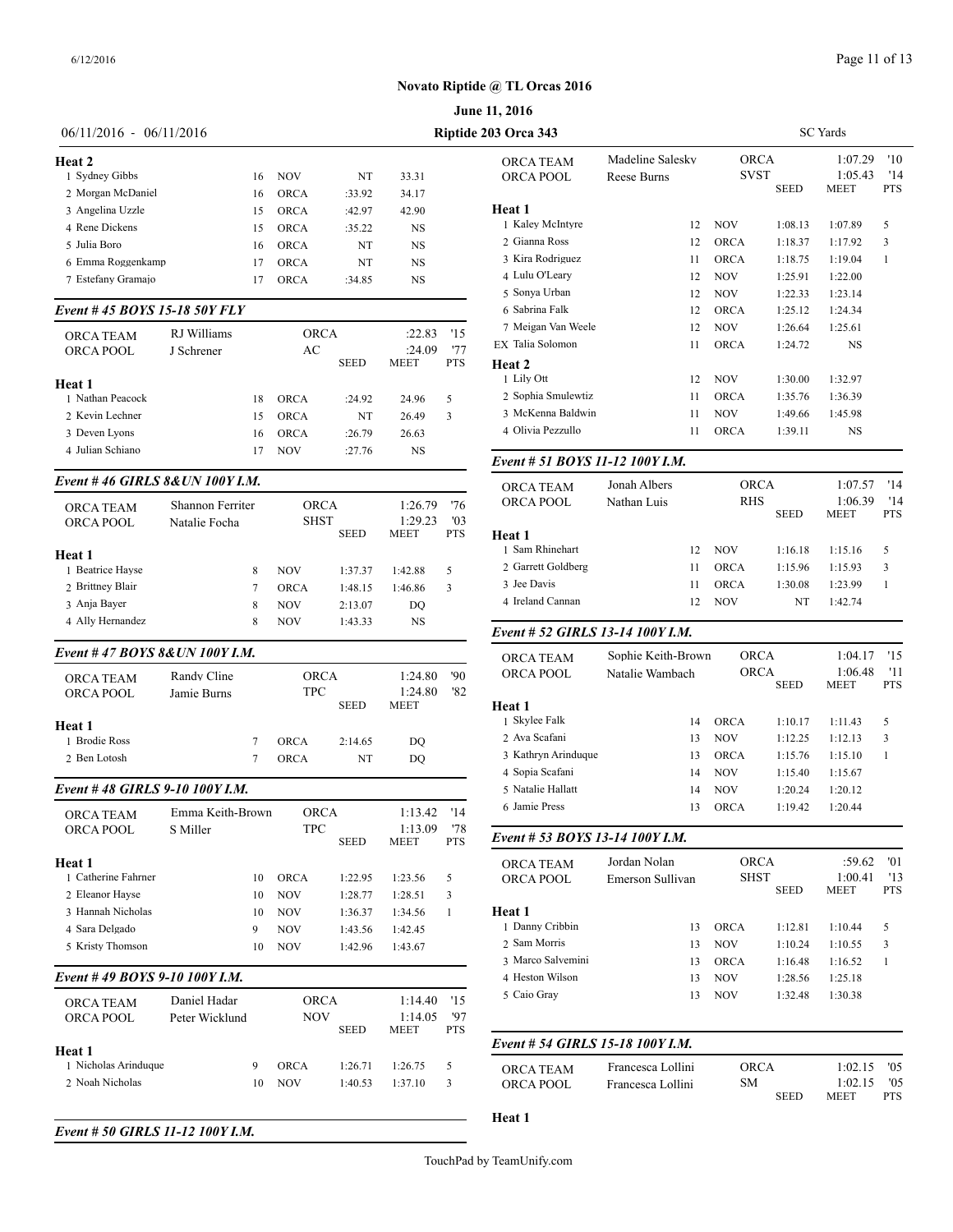#### **June 11, 2016**

# 06/11/2016 - 06/11/2016 **Riptide 203 Orca 343**

#### *Event # 54 GIRLS 15-18 100Y I.M.*

| <b>ORCA TEAM</b><br>ORCA POOL | Francesca Lollini<br>Francesca Lollini | <b>ORCA</b><br><b>SM</b> | <b>SEED</b> | 1:02.15<br>1:02.15<br><b>MEET</b> | '05<br>'0.5<br><b>PTS</b> | ,<br>3 Hodge, Magn<br>3 Novato Riptide.<br>1 Padillo, Danie |
|-------------------------------|----------------------------------------|--------------------------|-------------|-----------------------------------|---------------------------|-------------------------------------------------------------|
| Heat 1                        |                                        |                          |             |                                   |                           | 3 Sumrall, Finn<br>4 Novato Riptide                         |
| 1 Sasha Urban                 | 15                                     | <b>NOV</b>               | 1:09.60     | 1:09.70                           | 5                         | 1 Ross, Amand                                               |
| 2 Sophie Baublitz             | 17                                     | <b>ORCA</b>              | NT          | 1:09.92                           | 3                         | 3 Jarjoura, Micl                                            |
| 3 Hannah Wellesley-Winter     | 15                                     | <b>NOV</b>               | 1:14.22     | 1:15.07                           |                           | 5 Novato Riptide                                            |
| 4 Maya Carter                 | 16                                     | <b>ORCA</b>              | 1:19.37     | 1:19.78                           |                           | 1 Reves, Chelse                                             |
| 5 Emma Brandt                 | 16                                     | <b>NOV</b>               | 1:17.48     | 1:20.53                           |                           | 3 Halsing, And                                              |
| 6 Kylie Bradley               | 15                                     | <b>ORCA</b>              | 1:19.24     | 1:23.54                           |                           | Event # 58 MIX                                              |
| <b>Heat 2</b>                 |                                        |                          |             |                                   |                           |                                                             |
| 1 Sydney Gibbs                | 16                                     | <b>NOV</b>               | NT          | 1:14.75                           | 1                         | <b>ORCA TEAM</b>                                            |
| 2 Julia Boro                  | 16                                     | <b>ORCA</b>              | NT          | <b>NS</b>                         |                           | <b>ORCA POOL</b>                                            |
| 3 Emma Roggenkamp             | 17                                     | <b>ORCA</b>              | NT          | <b>NS</b>                         |                           | $H_{\alpha\alpha}$ + 1                                      |

#### *Event # 55 BOYS 15-18 100Y I.M.*

| <b>ORCA TEAM</b><br>ORCA POOL | John Schmitz<br>Geoffrey Cline |    | <b>ORCA</b><br><b>WAVE</b> | <b>SEED</b> | :56.00<br>:55.36<br><b>MEET</b> | '78<br>'98<br><b>PTS</b> | 1 U Leary, Kate<br>3 Brewer, Brett<br>2 Terra Linda Orc<br>1 Jasko, Merrik |
|-------------------------------|--------------------------------|----|----------------------------|-------------|---------------------------------|--------------------------|----------------------------------------------------------------------------|
| Heat 1                        |                                |    |                            |             |                                 |                          | 3 Ross, Gianna                                                             |
| 1 Max Harrod                  |                                | 16 | <b>ORCA</b>                | 1:00.86     | 1:00.49                         | 5                        | 3 Novato Riptide                                                           |
| 2 Aidan Parikh                |                                | 15 | <b>NOV</b>                 | 1:04.55     | 1:04.78                         | 3                        | 1 Urban, Sonya                                                             |
| 3 Nico Salvemini              |                                | 16 | <b>ORCA</b>                | 1:01.85     | 1:04.95                         |                          | 3 Padillo, Sean                                                            |
| 4 Deven Lyons                 |                                | 16 | <b>ORCA</b>                | 1:05.12     | 1:08.03                         |                          | 4 Terra Linda Orca                                                         |
| 5 Zeta Jackson Mays           |                                | 17 | ORCA                       | 1:12.02     | 1:09.01                         |                          | 1 Rodriguez, K<br>2 Earrero Locar                                          |

#### *Event # 56 MIXED 8&UN 100Y FREE REL*

| <b>ORCA TEAM</b><br><b>ORCA POOL</b>           | <b>ORCA</b><br><b>SHST</b><br><b>SEED</b>             | 1:04.02<br>1:03.96<br><b>MEET</b> | '88<br>'97<br><b>PTS</b> | 3 Sumrall, Coo<br>6 Novato Riptide<br>1 Hatch, Laura<br>3 Cannan, Irela |
|------------------------------------------------|-------------------------------------------------------|-----------------------------------|--------------------------|-------------------------------------------------------------------------|
| Heat 1                                         |                                                       |                                   |                          |                                                                         |
| 1 Terra Linda Orcas A                          | <b>ORCA</b><br>1:10.80                                | 1:12.19                           | 7                        |                                                                         |
| 8<br>1 Chong, Andrew<br>7<br>3 Blair, Brittney | 2 Boysen, Makayla 8<br>4 Wright, Jackson<br>- 8       |                                   |                          | Event # 59 MIX                                                          |
| 2 Novato Riptide A                             | <b>NOV</b><br>1:16.62                                 | 1:22.92                           | 3                        | <b>ORCA TEAM</b>                                                        |
| 8<br>1 Bayer, Anja<br>7<br>3 Ostroff, Quinn    | 2 Malone, Charlie<br>8<br>4 Hayse, Beatrice<br>8      |                                   |                          | <b>ORCA POOL</b>                                                        |
| 3 Terra Linda Orcas B                          | 1:18.03<br><b>ORCA</b>                                | 1:26.16                           | 1                        |                                                                         |
| 8<br>1 Metzger, Kate<br>3 Beren, Karleigh<br>7 | $\overline{7}$<br>2 Albers.Adam<br>7<br>4 Lotosh, Ben |                                   |                          | Heat 1<br>1 Terra Linda Orc                                             |
| 4 Novato Riptide B                             | <b>NOV</b><br>1:27.12                                 | 1:38.19                           |                          | 1 Davis, Boden<br>3 McDaniel, Er                                        |
| 1 Morris, Ashley<br>8                          | 2 Burt.Jackson<br>8                                   |                                   |                          | 2 Novato Riptide.                                                       |
| 8<br>3 Britton, Wyatt                          | 4 O'Connell, K K<br>-6                                |                                   |                          | 1 Scafani, Ava                                                          |
| 5 Novato Riptide C                             | <b>NOV</b><br>1:34.81                                 | NS                                |                          | 3 Scafani, Sopia                                                        |
| 1 O'Connell, K K<br>6                          | 2 Murphy, Ethan<br>7                                  |                                   |                          | 3 Terra Linda Orc                                                       |
| 3 McClantoc, Delaney 7                         |                                                       |                                   |                          | $1.0 - 1.0 - 0.01 + 1.0$                                                |

#### *Event # 57 MIXED 9-10 200Y FREE REL*

| <b>ORCA TEAM</b><br>ORCA POOL<br>Heat 1         | <b>ORCA</b><br><b>SSST</b> | <b>SEED</b>                                | $1:59.20$ '15<br>2:01.65<br><b>MEET</b> | 15<br><b>PTS</b> | 3 Parikh, Sarita<br>5 Novato Riptide<br>1 Gray, Caio<br>3 Steddin, Soph |
|-------------------------------------------------|----------------------------|--------------------------------------------|-----------------------------------------|------------------|-------------------------------------------------------------------------|
| 1 Terra Linda Orcas B                           | ORCA                       | 2:41.50                                    | 2:18.31                                 | 7                | Event # 60 MIX                                                          |
| 1 Cheu, Kaylee<br>10<br>3 Arinduque, Nicholas 9 |                            | 2 Boysen, Marissa 10<br>4 Ignoffo.Andre 10 |                                         |                  |                                                                         |
|                                                 |                            |                                            |                                         |                  | <b>ORCA TEAM</b>                                                        |

| <b>03 Orca 343</b>                              | <b>SC</b> Yards                                              |  |  |  |  |  |
|-------------------------------------------------|--------------------------------------------------------------|--|--|--|--|--|
| 2. Terra Linda Orcas A                          | 2.23.26<br>3<br><b>ORCA</b><br>2:08.69                       |  |  |  |  |  |
| 1 Palfy, Anna<br>10<br>3 Hodge, Magnus<br>9     | 2 Fahrner Catherine 10<br>4 Calvi, Francesco 9               |  |  |  |  |  |
| 3 Novato Riptide A                              | 2:23.67<br><b>NOV</b><br>2:27.48<br>1                        |  |  |  |  |  |
| 1 Padillo, Danielle 10<br>3 Sumrall, Finn<br>9  | 2 Nicholas. Noah<br>$\overline{10}$<br>4 Nicholas, Hannah 10 |  |  |  |  |  |
| 4 Novato Riptide B                              | <b>NOV</b><br>2:32.07<br>2:40.54                             |  |  |  |  |  |
| 10<br>1 Ross, Amanda<br>3 Jarjoura, Mickey 10   | 2 Portillo. Ezra<br>- 10<br>4 Hayse, Eleanor<br>- 10         |  |  |  |  |  |
| 5 Novato Riptide C                              | 2:51.34<br><b>NOV</b><br>2:44.41                             |  |  |  |  |  |
| 9<br>1 Reves, Chelsea<br>3 Halsing, Andrew<br>9 | 2 Ostroff, Sullivan 9<br>9<br>4 Delgado Sara                 |  |  |  |  |  |

# *Event # 58 MIXED 11-12 200Y FREE REL*

| <b>ORCA TEAM</b>          | <b>ORCA</b>                |                        | '16<br>1:53.13    |
|---------------------------|----------------------------|------------------------|-------------------|
| ORCA POOL                 | <b>SHST</b><br><b>SEED</b> | 1:51.63<br><b>MEET</b> | 96'<br><b>PTS</b> |
| Heat 1                    |                            |                        |                   |
| 1 Novato Riptide A        | <b>NOV</b><br>1:52.82      | 1:53.22                | 7                 |
| 1 O'Leary, Kate<br>12     | 2 Rhinehart, Sam<br>12     |                        |                   |
| 3 Brewer, Brett<br>12     | 4 McIntyre, Kaley 12       |                        |                   |
| 2 Terra Linda Orcas A     | <b>ORCA</b><br>1:53.13     | 1:55.51                | 3                 |
| 1 Jasko, Merrik<br>11     | 2 Chong, Nicole<br>11      |                        |                   |
| 3 Ross, Gianna<br>12      | 4 Goldberg, Garrett 11     |                        |                   |
| 3 Novato Riptide B        | <b>NOV</b><br>2:05.71      | 2:08.65                | 1                 |
| 1 Urban, Sonya<br>12      | 2 O'Halloran, Nc           | -11                    |                   |
| 3 Padillo, Sean<br>12     | 4 O'Leary, Lulu<br>12      |                        |                   |
| 4 Terra Linda Orcas B     | <b>ORCA</b><br>2:02.54     | 2:11.17                |                   |
| 1 Rodriguez, Kira<br>-11  | 2 Yamini, Thalia<br>- 11   |                        |                   |
| 3 Ferrara, Joseph<br>-12  | 4 Davis, Jee<br>11         |                        |                   |
| 5 Novato Riptide C        | <b>NOV</b><br>2:13.15      | 2:18.26                |                   |
| 12<br>1 Xu, Isabella      | 2 Shen, Mark               | 11                     |                   |
| 3 Sumrall, Cooper<br>- 12 | 4 Van Weele, Meigan 12     |                        |                   |
| 6 Novato Riptide D        | <b>NOV</b><br>2:19.25      | 2:26.70                |                   |
| 1 Hatch, Laura<br>12      | 2 Lindner, Phoenix 12      |                        |                   |
| 3 Cannan, Ireland<br>12   | 12<br>4 Ott, Lily          |                        |                   |

#### *Event # 59 MIXED 13-14 200Y FREE REL*

| <b>ORCA</b>                                       |             | '15                                            |
|---------------------------------------------------|-------------|------------------------------------------------|
| <b>ORCA</b>                                       | 1:44.81     | '09                                            |
|                                                   |             | <b>PTS</b>                                     |
|                                                   |             |                                                |
| <b>ORCA</b><br>1:49.74                            | 1:50.34     | 7                                              |
| 2 Falk, Skylee<br>14<br>4 Albers, Jonah<br>14     |             |                                                |
| NOV<br>1:52.66                                    | 1:53.86     | 3                                              |
| 2 Nielsen, Powell 13                              |             |                                                |
| <b>ORCA</b><br>1:58.39                            | 1:57.22     | 1                                              |
| 13<br>2 Press Jamie<br>4 Cribbin, Danny<br>13     |             |                                                |
| <b>NOV</b><br>1:58.62                             | 2:02.38     |                                                |
| 2 Hallatt, Natalie 14<br>4 Sume, Zacharia<br>- 14 |             |                                                |
| <b>NOV</b><br>2:15.57                             | 2:24.12     |                                                |
| 4 Wilson, Heston<br>13                            |             |                                                |
|                                                   | <b>SEED</b> | 1:41.21<br><b>MEET</b><br>2 Orozco, Monique 13 |

#### *Event # 60 MIXED 15-18 200Y FREE REL*

| ORCA TEAM | <b>ORCA</b> | 1:35.48 '12               |  |
|-----------|-------------|---------------------------|--|
| ORCA POOL | <b>ORCA</b> | $1:39.51$ '14             |  |
|           | <b>SEED</b> | <b>PTS</b><br><b>MEET</b> |  |